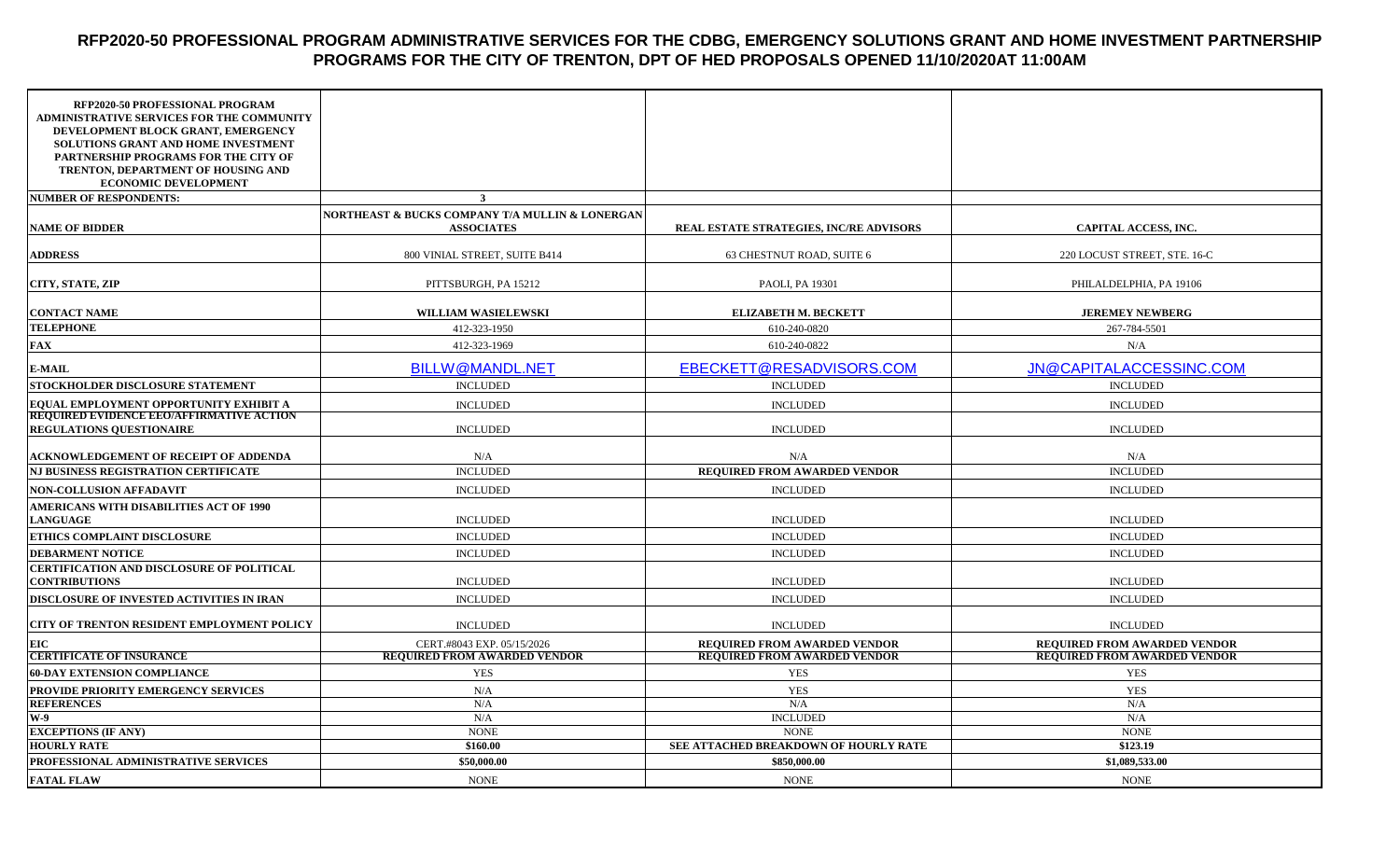## **City of Trenton** Department of Housing & Economic Development **Cost Proposal Form**

**Community Planning and Development Programs Professional Services** 

**HOURLY RATE FOR PROFESSIONAL ADMINISTRATIVE SERVICES: \$ 160.00** 

NOT TO EXCEED PROFESSIONAL ADMINISTRATIVE SERVICES: \$ 50,000.00

William Wasielewski **NAME & TITLE (PRINTED)** 

Northeast & Bucks Company T/A Mullin & Lonergan Associates **COMPANY NAME (PRINTED)** 

412.323.1950

PHONE NO.

billw@mandl.net

 $\Rightarrow$  $11 - 5 - 70$ **DATE** 

The cost provided about shall be a fixed hourly unit rate for all work conducted and shall include all fees associated with travel reimbursement. Clerical and supplemental services shall not be compensated separately. The unit cost submitted shall be utilized for the designated firm representative and any alternate (pre-approved) representative(s). Compensation will not be approved or made for other rates.

NOTE: The City of Trenton reserves the right to award all, part, or none of the work associated with this Request for Proposals.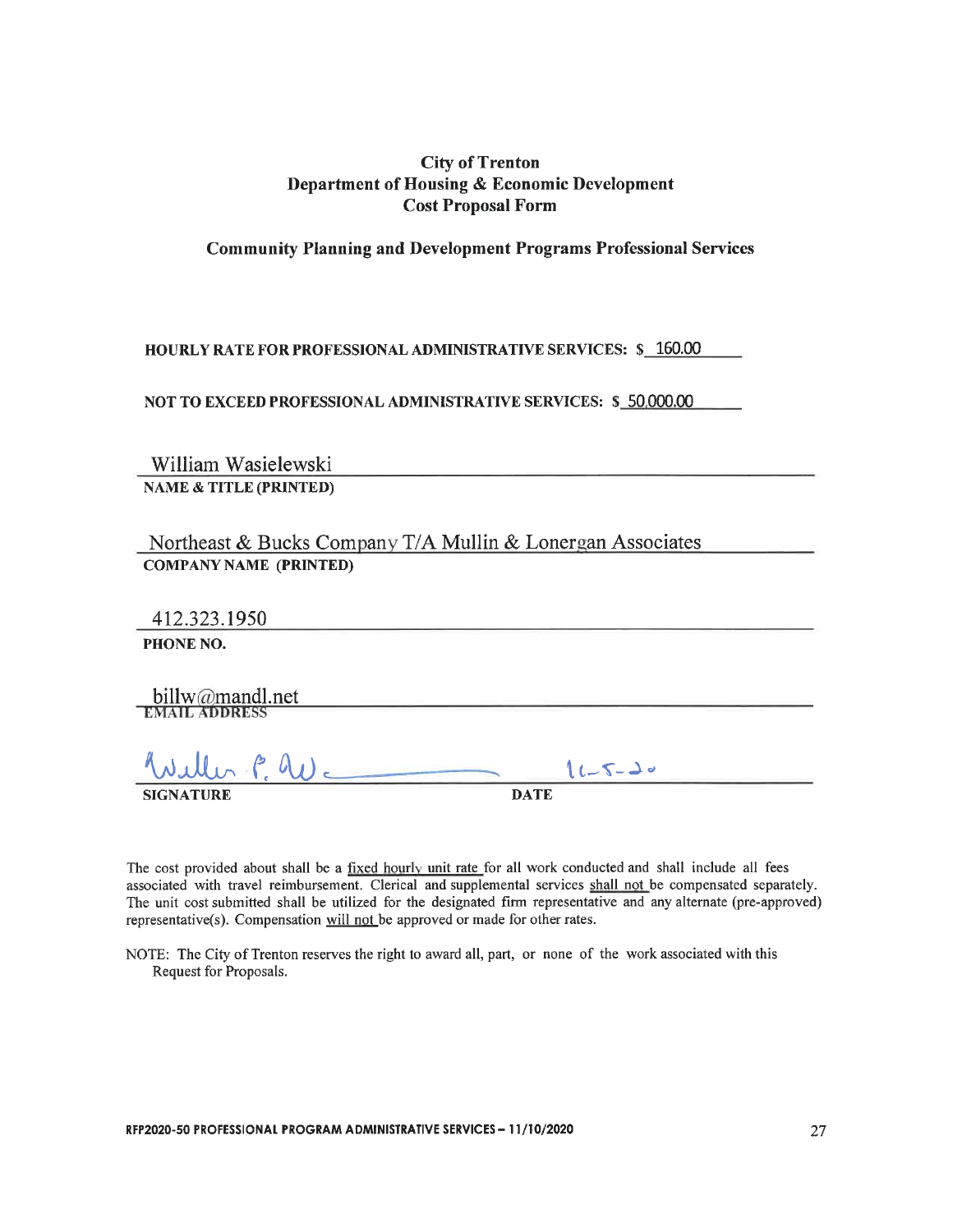## **RES Advisors Fee Structure**

The hourly rates for professionals at RES Advisors for the 12-month period working with the City of Trenton will be fixed as follows:

| Margret B. Sowell, Founding Principal   |    | \$175 |
|-----------------------------------------|----|-------|
| Elizabeth M. Beckett, President         | ÷. | \$175 |
| Stephen L. Kazanjian, Project Manager   |    | \$175 |
| Deborah L. Brett, AICP, Project Manager |    | \$160 |
| James Hamilton, Analyst                 |    | \$90  |

 $\overline{a}$ 

Based on our experience with similar engagements in other municipalities, the fees for our work with the Department will not exceed \$85,000. We realize that the statement of services includes many activities that the City may not be able to address during the first year. As is our standard policy, we will bill you only for the hours actually required to complete the work assigned by the Department. If we are required to spend additional hours than those anticipated in this fee proposal because of unanticipated work required by the Department, we will notify you immediately and submit an estimate of additional professional fees for approval. Out-of-pocket expenses, including items such as data purchased from third party sources, travel including train fares and hotel nights (if necessary), mileage and tolls are included in our hourly rates. We will submit to you monthly invoices, which are payable within 30 days of receipt.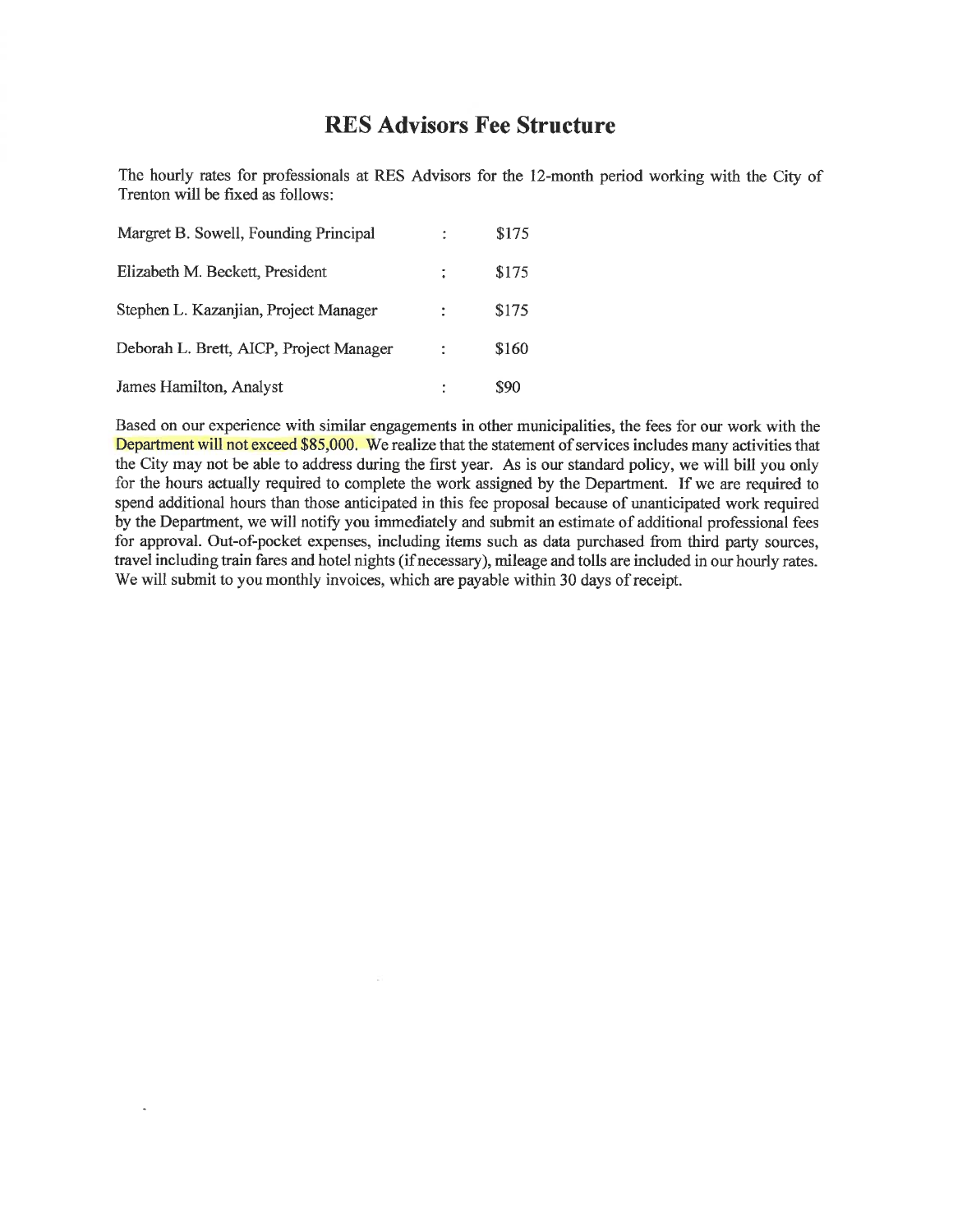## **City of Trenton** Department of Housing & Economic Development **Cost Proposal Form**

### **Community Planning and Development Programs Professional Services**

## **HOURLY RATE FOR PROFESSIONAL ADMINISTRATIVE SERVICES: \$123.19**

NOT TO EXCEED PROFESSIONAL ADMINISTRATIVE SERVICES: \$1,089,533

Jeremey Newberg, CEO

**NAME & TITLE (PRINTED)** 

Capital Access, Inc.

**COMPANY NAME (PRINTED)** 

267-784-5501 / 215-551-2000 ext. 1

PHONE NO.

| jn@capitalaccessinc.com |                  |  |
|-------------------------|------------------|--|
| <b>EMAIL ADDRESS</b>    |                  |  |
|                         |                  |  |
|                         | November 9, 2020 |  |
| SIGNATURE               | <b>DATE</b>      |  |
|                         |                  |  |
|                         |                  |  |

The cost provided about shall be a fixed hourly unit rate for all work conducted and shall include all fees associated with travel reimbursement. Clerical and supplemental services shall not be compensated separately. The unit cost submitted shall be utilized for the designated firm representative and any alternate (pre-approved) representative(s). Compensation will not be approved or made for other rates.

NOTE: The City of Trenton reserves the right to award all, part, or none of the work associated with this

|  |  | Request for Proposals. |  |
|--|--|------------------------|--|
|--|--|------------------------|--|

|                                                                                                           | <b>HUD Grants</b> |        | <b>Capital Access Fee</b> | <b>HUD Eligible</b><br>Costs   | <b>Blended</b><br>Hourly<br>Rate |    |
|-----------------------------------------------------------------------------------------------------------|-------------------|--------|---------------------------|--------------------------------|----------------------------------|----|
| . COVID Direct Assistance Grants<br>Program Management                                                    | \$3,500,000       | 12.50% |                           | \$437,500 Admin & ADC          | \$123.19                         |    |
| II. 2019 & Earlier CDBG<br>Clean-Up. Processing and<br><b>Reimbursements for 2019 and Earlier</b><br>CDBG | \$5,000,000       | 5.00%  |                           | \$250,000 Admin & ADC          | \$123.19                         |    |
| II. 2020 CDBG, HOME and ESG<br>projects and grant management                                              | \$4.020.329       | 10.00% |                           | \$402.033 Admin & ADC \$123.19 |                                  |    |
| Total:                                                                                                    | \$12,520,329      | 8.70%  | \$1,089,533               |                                |                                  | 27 |

RFP2020-50 PROFESSIONAL PROGRAM ADMINISTRATIVE SERVICES - 11/10/2020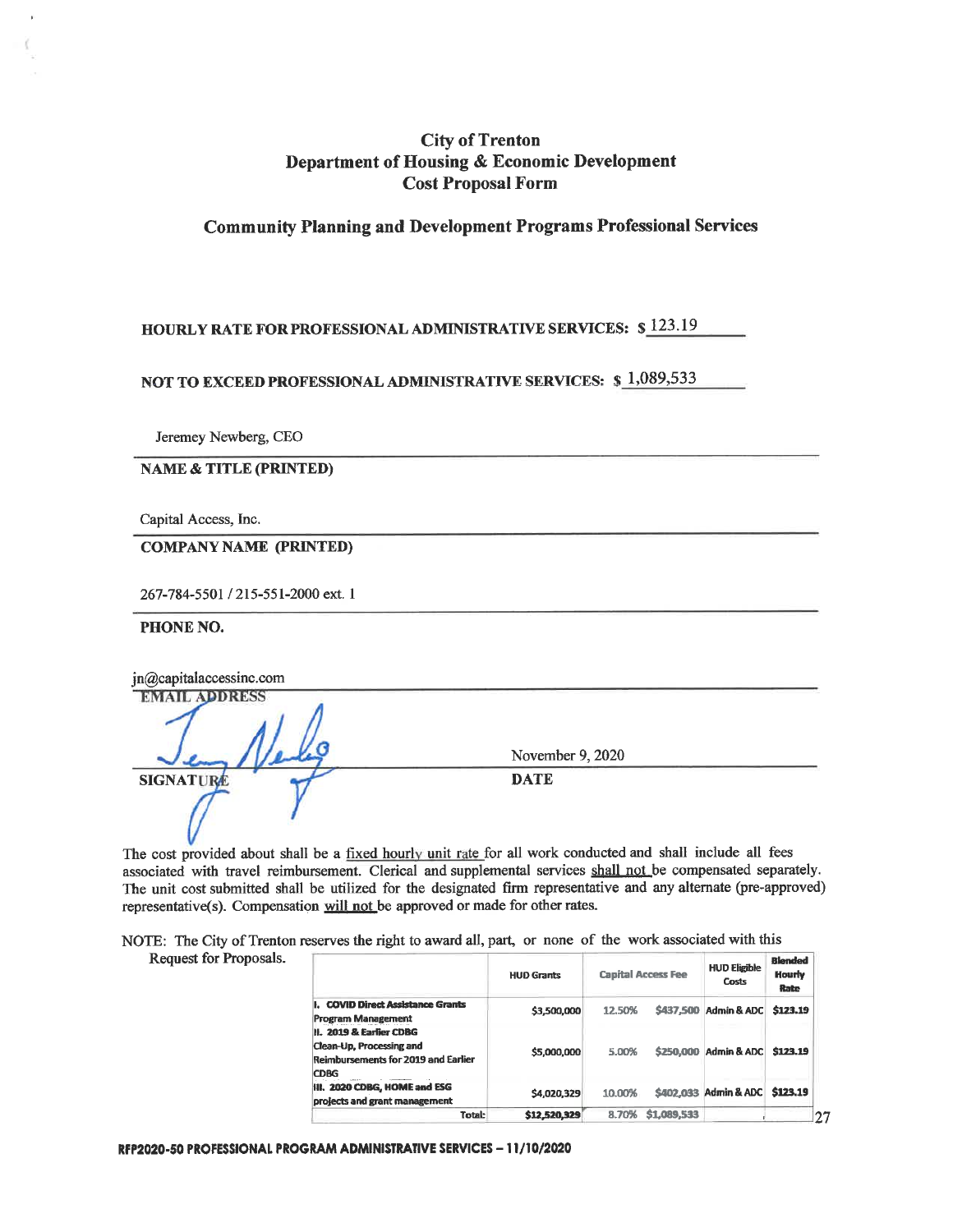| ı<br>ę |
|--------|
|        |
| ۹      |
| ţ      |



City of Trenton, NJ: Scope of Work & Budget Grants Management Support



|                                                                                        | <b>HUD Grants</b>                                                     | <b>Capital Access Fee</b>                                                                                                                                                                                                                | <b>HUD Eligible</b><br>Costs | Blended<br>Hourly<br>Rate | Hours | Staff Days | Deployed (Full<br>& Part Time)<br>Staff | Complete<br>Days to |
|----------------------------------------------------------------------------------------|-----------------------------------------------------------------------|------------------------------------------------------------------------------------------------------------------------------------------------------------------------------------------------------------------------------------------|------------------------------|---------------------------|-------|------------|-----------------------------------------|---------------------|
| <b>COVID Direct Assistance Grants</b><br>II. 2019 & Earlier CDBG<br>Program Management | \$3,500,000                                                           | \$437,500<br>12.50%                                                                                                                                                                                                                      | Admin & ADC                  | \$123.19                  | 3,551 | 443.91     | 5.00                                    | 89                  |
| Reimbursements for 2019 and Earlier<br>Clean-Up, Processing and<br><b>CDBG</b>         | \$5,000,000                                                           | 5.00%                                                                                                                                                                                                                                    | \$250,000 Admin & ADC        | \$123.19                  | 2,029 | 253.66     | 5.00                                    | 51                  |
| projects and grant management<br>III. 2020 CDBG, HOME and ESG                          | \$4,020,329                                                           | \$402,033<br>10.00%                                                                                                                                                                                                                      | Admin & ADC                  | \$123.19                  | 3,263 | 407.93     | 3.00                                    | 136                 |
| Total:                                                                                 | \$12,520,329                                                          | \$1,089,533<br>8.70%                                                                                                                                                                                                                     |                              |                           | 8,844 | 1,106      | 13.00                                   | 275                 |
| <b>HUD Grants</b>                                                                      | Timing                                                                |                                                                                                                                                                                                                                          |                              | Approach                  |       |            |                                         |                     |
| <b>COVID Crisis Response:</b>                                                          | Immediate. Address                                                    | Direct Assistance Grants on CAPGMS Platform with focus on:                                                                                                                                                                               |                              |                           |       |            |                                         |                     |
| \$2 million in CDBG-CV funds<br>\$1.5 million in ESG-CV funds                          | viable option for new<br>Ø<br>position Trenton as<br>crisis needs and | Small business working capital, risk mitigation modifications to stores, restaurants and offices in LMAs<br>Rent and mortgage assistance                                                                                                 |                              |                           |       |            |                                         |                     |
|                                                                                        | <b>COVID Relief Funds</b>                                             | Risk Mitigation modifications to public facilities such as homeless shelters and community centers                                                                                                                                       |                              |                           |       |            |                                         |                     |
| II. 2019 and Older CDBG Funds                                                          |                                                                       | Assist the City to get reimbursed for funds already expended for CDBG-eligible projects                                                                                                                                                  |                              |                           |       |            |                                         |                     |
| \$5 million prior year CDBG funds                                                      | Immediate                                                             | Engage in deep Grants Management Administration and Activity (projects & programs) Systems Improvements<br>Resolve open HUD Compliance and Capacity issues and HUD cancels High Risk designation                                         |                              |                           |       |            |                                         |                     |
|                                                                                        |                                                                       | Consider programming and/or re-programming unobligated funds to support COVID Crisis Response<br>Conduct assessments of any projects obligated, but not yet started<br>Faciliate full expenditure of remaining 2019 and older CDBG Funds |                              |                           |       |            |                                         |                     |
| III. FY 2020 HUD Grants                                                                |                                                                       | All Projects vetted, set-up and processed on CAPGMS system                                                                                                                                                                               |                              |                           |       |            |                                         |                     |
| \$2,960,002 in CDBG                                                                    | majority of COVID<br>Spring 2021 after                                | Focus on a few programs to build grants management proficiency:                                                                                                                                                                          |                              |                           |       |            |                                         |                     |
| \$819,060 in HOME                                                                      | Response and Prior                                                    | Public facilities such as senior centers and community centers                                                                                                                                                                           |                              |                           |       |            |                                         |                     |

Homeowner and Rental Rehab Small Business Assistance

Years grants are

\$241,269 in Emergency Solutions Grant expended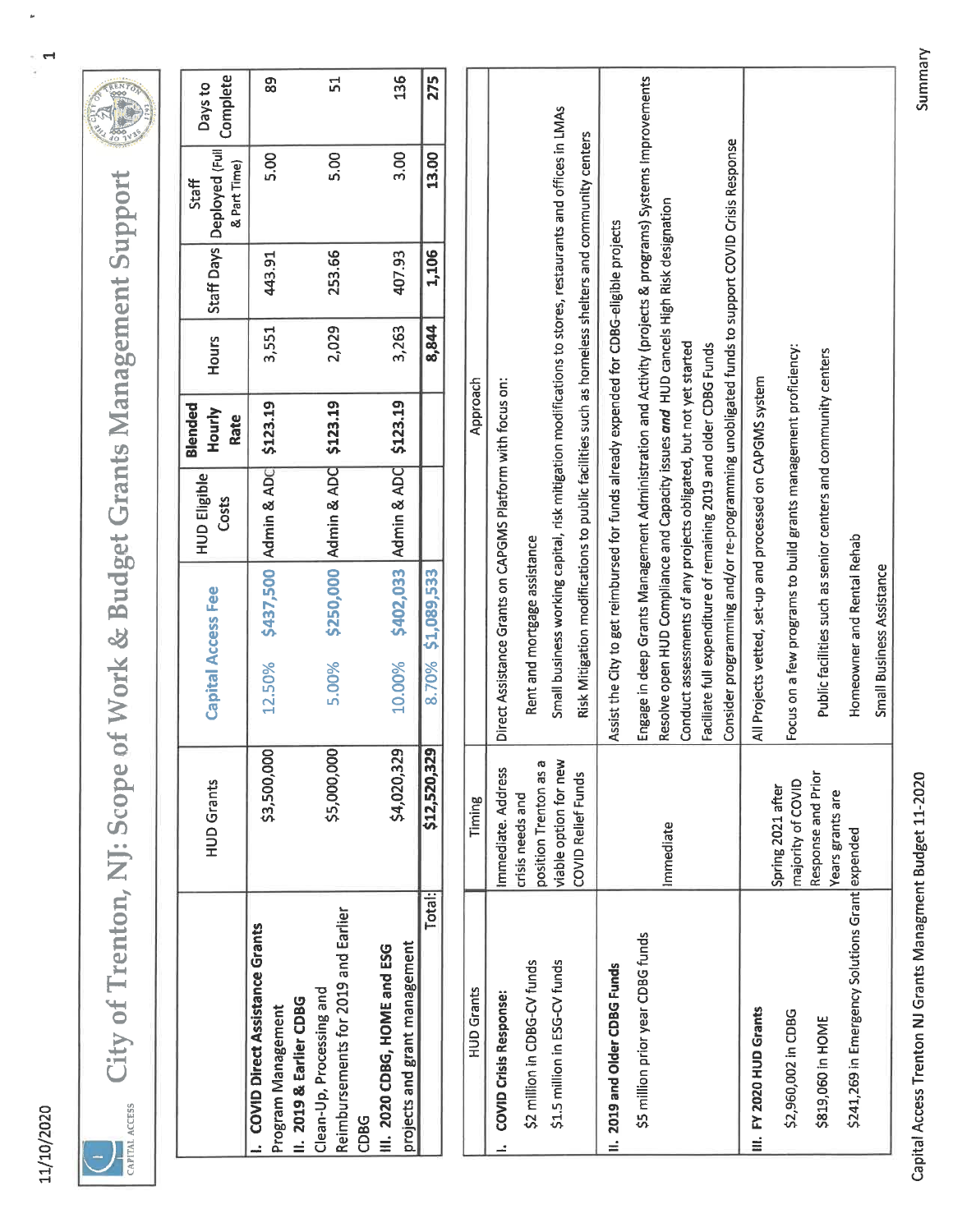i,



## Capital Access Hourly Rates for



# Trenton Administrative & Activity Delivery Grants Management Support

| <b>KEY PERSONNEL</b>            | <b>Area of Focus</b>                                                                                                                                                                                                                   |                | <b>Hourly Rate</b> |
|---------------------------------|----------------------------------------------------------------------------------------------------------------------------------------------------------------------------------------------------------------------------------------|----------------|--------------------|
| <b>Jeremey Newberg</b>          | <b>Executive Management</b><br>CDBG, HUD 108 and CARES Act<br>Housing and Economic Development Underwriting<br>Small Business Assistance and Economic Development<br><b>HUD Grants Management</b><br><b>Staff Training and Systems</b> | 1              | \$196.89           |
| Dayatra M. Coles                | <b>Lead Program Manager</b><br><b>Administration &amp; Planning</b><br><b>IDIS and DRGR</b><br><b>CARES Act Programs</b>                                                                                                               | 1              | \$178.51           |
| <b>Grant Johnson</b>            | <b>HUD Grant Regulations and Policy SME</b><br>Procurement, URA, Homeowner and Rental Rehab<br>Programs                                                                                                                                | 1              | \$178.51           |
| Kathryn Mayrose                 | Program Manager<br><b>Administration and Projects</b><br>CDBG, CARES Act, HOME, Section 108                                                                                                                                            | 1              | \$157.50           |
| <b>Katrina Sommer</b>           | Program Manager<br>HOME, CDBG, CARES Act                                                                                                                                                                                               | 1              | \$157.50           |
| Laura Roeder                    | <b>Finance and Contract Management</b><br><b>FFTs for COVID Direct Grants</b>                                                                                                                                                          | 1              | \$100.00           |
| <b>Mary Ann Schriedel</b>       | <b>Finance and Contract Management</b>                                                                                                                                                                                                 | 1              | \$90.00            |
| <b>Gina Rivera</b>              | <b>CAPGMS Quality Control and Financial Management</b><br>Fluent in Spanish / Fluida en español                                                                                                                                        | 1              | \$90.00            |
|                                 | Trenton Local New Hire(s) Consulting Assistant and Processor                                                                                                                                                                           | $\overline{2}$ | \$72.36            |
|                                 | <b>Average Hourly Rate:</b>                                                                                                                                                                                                            | 10             | \$122.13           |
| <b>OTHER PERSONNEL</b>          | <b>Area of Focus</b>                                                                                                                                                                                                                   |                | <b>Hourly Rate</b> |
| <b>Tom Connell</b>              | <b>Public Facilities and HUD Grants Management</b>                                                                                                                                                                                     | 1              | \$157.50           |
| <b>Susan Connell</b>            | <b>Public Services and HUD Grants Management</b>                                                                                                                                                                                       | 1              | \$157.50           |
| <b>Ed Geiger</b>                | Davis Bacon, HOME and Grants Managements                                                                                                                                                                                               | $\overline{1}$ | \$178.51           |
| <b>Ivana Harrington</b>         | Section 3, Small Business Assistance<br>Fluent in Spanish / Fluida en español                                                                                                                                                          | 1              | \$157.50           |
| <b>Andrea Holak</b>             | <b>ESG Program Administration</b>                                                                                                                                                                                                      | 1              | \$157.50           |
| <b>Arshad Bacchus</b>           | Multi-Family Development, Direct Assistance Grants<br>Manager                                                                                                                                                                          | $\mathbf{1}$   | \$157.50           |
| <b>Tectonic Engineering</b>     | <b>Environmental Review and Construction Oversight</b><br><b>Systems</b>                                                                                                                                                               | 1              | \$178.51           |
| <b>Devia Software</b>           | <b>CAPGMS Programming and System Support</b>                                                                                                                                                                                           | $\overline{2}$ | \$150.00           |
| <b>CAPGMS &amp; Local Hires</b> | <b>CAPGMS Processors</b>                                                                                                                                                                                                               | 2              | \$72.36            |
|                                 | <b>Average Hourly Rate:</b>                                                                                                                                                                                                            | 11             | \$124.26           |
|                                 | <b>Average Hourly Rate for All Personnel:</b>                                                                                                                                                                                          |                | \$123.19           |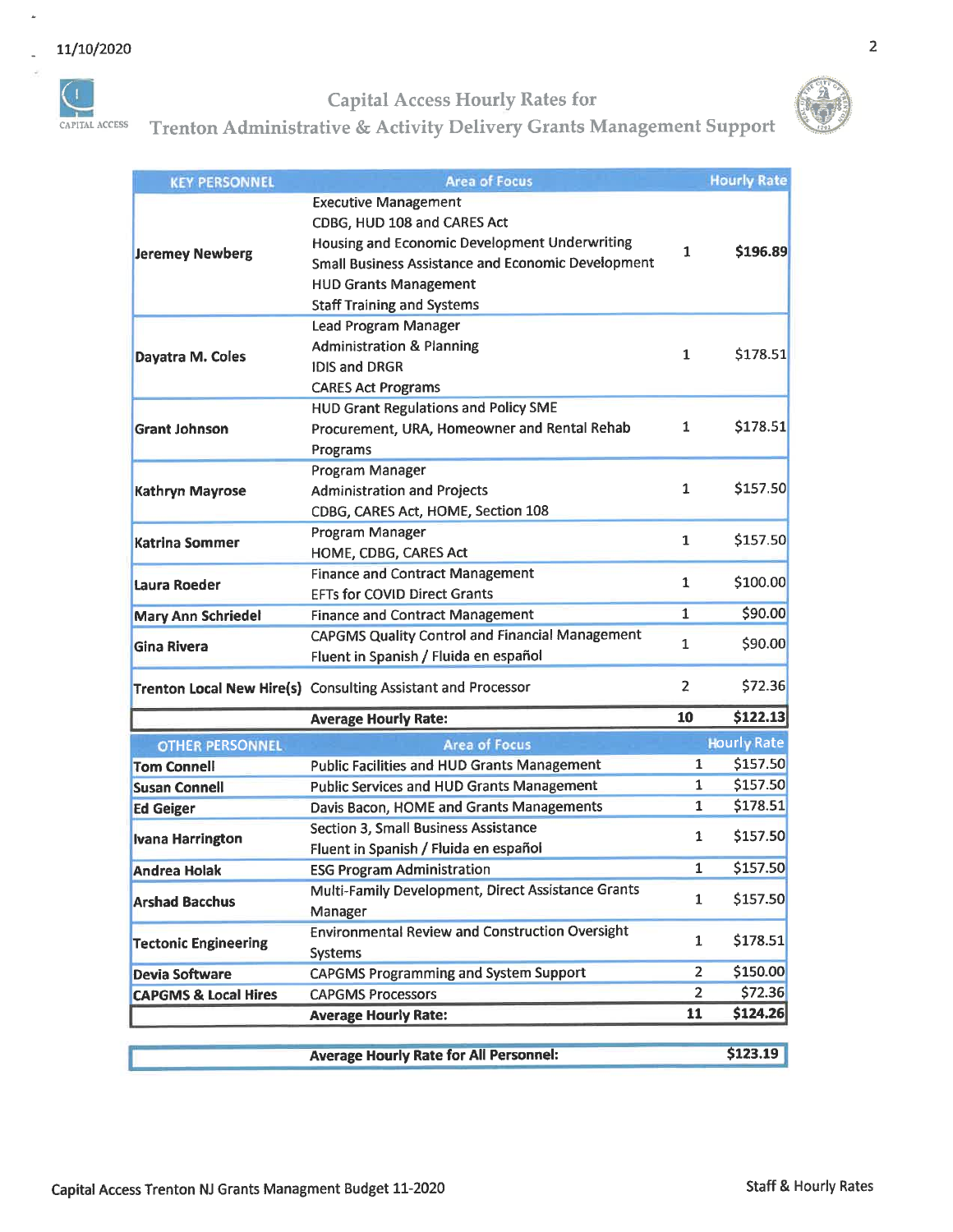

## Trenton, NJ COVID Relief CDBG & ESG Assistance Grant Programs Capital Access / CAPGMS Scope of Work & Budget



 $\overline{3}$ 

## A. Program Design and Policies and Procedures in Compliance with Funder Rules

#### Quantify CDBG and Related City Funds Available for Deployment.

1 Review IDIS status and funding obligations clearance pathway for programming and rollover for 2019 & 2020 Entitlement & 2020 CR COVID-19 allocations and related City-generated funds.

#### **CDBG Compliance Pathway for GNVCares Response Activities.**

 $\mathbf 2$ Updated review CDBG regulations and recommendations compliance pathway for Trenton STRM Assistance

#### **Action Plan Amendment (APA);**

a) Determine required Action Plan Amendment language CDBG 2019 and 2020 entitlement and/or 2020 CDBG-CV & ESG-CV;

- 3 b) Draft Amendments as needed;
	- c) Upload amended APA to eCon Planning Suite for HUD review & approval;
	- d) Respond to HUD questions to facilitate fast approval of APA.

#### Citizen Participation Plan (CPP) and Virtual Public Hearing.

a) Review CPP for Action Plan Amendment and advertisement requirements. Make modifications as needed for crisis;

b) Draft Public Notice of Meeting and content for PowerPoint presentation that provides a summary of proposed COVID Relief programs to be

- funded with CDBG-CV & ESG-CV funds; 4
	- c) Assist with set up logistics of virtual public hearing;

d) Draft electronic survey for posting on Grantee web page;

e) Review public comments and amend program design and/or APA as directed.

- Program Guidelines update existing and develop for new.
- 5 a) Program Design, Selection and Underwriting Criteria;

b) Policies & Procedures as needed for new or expanded programs.

#### **Expedited Process Maps for New Programs.**

- 6 Who does what, when, with what documentation, what decision-making authority and what milestone achieved? **Financial Management.**
- a) Clarify and streamline CDBG / ESG proposed Grants funding process;  $\overline{7}$ 
	- b) Required documents for draws;
	- c) Expenditure tracking template.

#### Application, Review & Term Sheet for Approval & IDIS Set-Up.

a) Application Template for web-based functionality;

b) Doc Templates to pull Verification Documents; c) Application Analysis and Proposed Term & IDIS Set-Up Sheet for each activity; d) Award or Not Eligible Email Notice Templates.

### New or Updated STRMU Grant Agreement for Expanded COVID Response.

a) Draft terms and conditions;

b) incorporate CDBG / ESG compliance requirements, including Monitoring Checklist;  $\mathbf{q}$ c) Draft Appendices: How to Draw Funds & End of Grant Compliance Report Template; d) Incorporate Grantee CDBG / ESG Program and Legal edits as needed.

#### **Financial Management.**

- a) Clarify and streamline funding process for each activity;
- 10 b) Required documents for draws;
- c) Expenditure tracking template;
	- d) Set up and funding of activity within IDIS and City Finance.
	- Web-Based System for Digital File Cabinet, Work Plan and Expenditure Tracking & Reporting.
- a) Applicant / Activity Required documents per Monitoring Checklist;
- 11 b) Web-Based file upload functionality;
	- c) Production & Expenditure Tracking & Reporting Template

COVID Relief Work Plan, Production Schedule and Expenditure Tracking & Reporting.

- a) Generate and update Work Plan, Production Schedule and Production and Expenditure Reports;
- 12 b) Provide data, reports and staff support for regular update meetings with City Department Managers and leadership; c) Respond to questions and requests from City Leadership as needed.

#### **B. Pre-Application Marketing and Case Management Services:**

- 1. Program summary and Q&A for Web-site
- 2. Staff Phone Line for Applicant Questions and Clarification
- 3. "How To" Complete Application Webinar and Recorded Video for web site
- 4. Technical Assistance with Document Uploads to Bridge Digital Divide

#### C. CAPGMS Web-Based Information System for Application and Grant Processing:

- 1. Custom Application Template for City of Trenton Program
- 2. Custom Verification Review, Unmet Need Analysis Templates
- 3. Online Grant Agreement Generation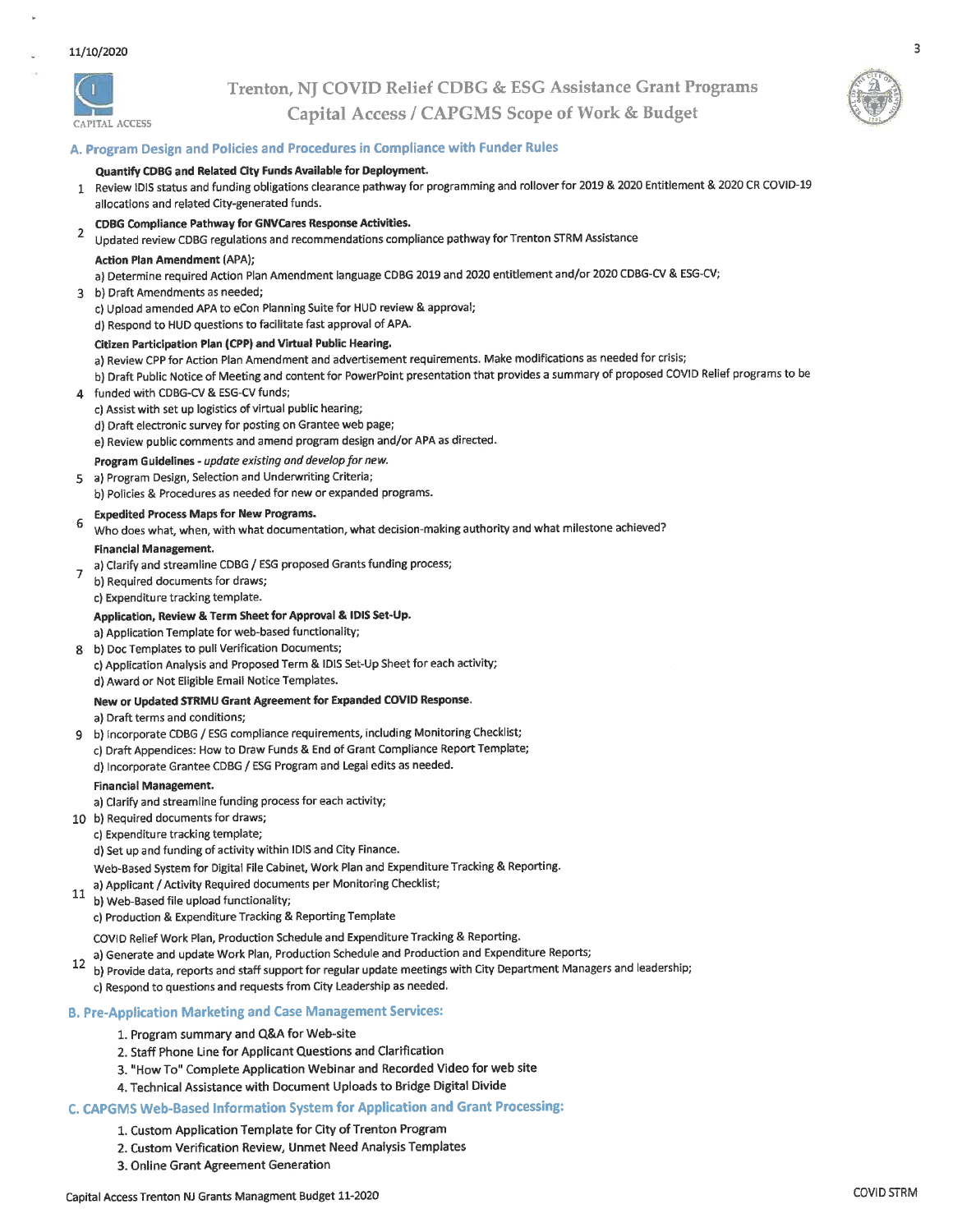#### 11/10/2020

- 4. Tracking of Payments to Payees (Landlords and Mortgage Servicers)
- 5. Online Digital File Cabinet:
	- a. Application
	- b. Verification Document Uploads
	- c. Verification Review and Unmet Need Analysis
	- d. Log of Applicant Communications
- 6. Production & Expenditure Reports

#### D. End to End Application / Beneficiary Reviews to Prepare Files for City Managed Closeout

#### E. Skilled & Trained Staff for:

- 1. CDBG & CARES Act Grants Management Compliance
- 2. Pre-Application Marketing and Case Management
- 3. Application Verification Reviews, Missing Document Case Management, Unmet Need Calculation, Quality Control Reviews
- 4. Online Grant Agreement Generation and Coordination with City Finance for Payments
- 5. Production & Expenditure Reports
- 6. End to End Reviews in Preparation for Closeout
- \* With City of Trenton assistance of referrals, Capital Access welcomes opportunity to hire two (2) Section 3 qualified residents of City of Trenton to be trained as Verification Reviewers for the program.

#### **BUDGET**

| \$2,000,000 |                                                                                                                                                                                                                                                                                                             |
|-------------|-------------------------------------------------------------------------------------------------------------------------------------------------------------------------------------------------------------------------------------------------------------------------------------------------------------|
|             |                                                                                                                                                                                                                                                                                                             |
| \$3,500,000 |                                                                                                                                                                                                                                                                                                             |
|             | 5.00%                                                                                                                                                                                                                                                                                                       |
|             | 7.50%                                                                                                                                                                                                                                                                                                       |
| \$437,500   | 12.50%                                                                                                                                                                                                                                                                                                      |
|             |                                                                                                                                                                                                                                                                                                             |
| \$3,600     |                                                                                                                                                                                                                                                                                                             |
| 851         |                                                                                                                                                                                                                                                                                                             |
|             | 2020 CDBG-CV<br>\$1,500,000<br>2020 ESG-CV<br><b>BUDGET:</b><br>\$175,000<br>Admin & Set-Up:<br>\$262,500<br>Program Management Activity Delivery Fee:<br><b>Sum of Capital Access CAPGMS Fee</b><br>\$3,062,500<br><b>Balance for Grants:</b><br><b>Maximum Grant Amount-CDBG:</b><br><b>TOTAL GRANTS:</b> |

| <b>PROCESSING</b>                                                              | Approved       | <b>Failed</b>  |            |
|--------------------------------------------------------------------------------|----------------|----------------|------------|
| Approved                                                                       |                | 851 FULL       | 75.0%      |
| Failed                                                                         | 284            | Partial        | 25.0%      |
| <b>Total Applications Reviews:</b>                                             | 1,135          |                | 100.0%     |
| <b>PART I: Initial Application &amp; Reviews:</b>                              |                | Time (minutes) |            |
| Pre-Application Outreach, Clarification and Case Management:                   | 30             | 30             |            |
| Initial Application Threshold Review:                                          | 30             | 30             |            |
| PART II: Unmet Need Analysis, Compliance & Case Management:                    |                |                |            |
| Case Management for Missing Documents and Clarification Emails & Calls:        | 60             | 30             |            |
| Compliance Unmet Need Review Document:                                         | 30             |                |            |
| Grant Agreement Generation & QC, Payee EFT Coordination:                       | 60             |                |            |
| End to End Worksheet for Closeout:                                             | 30             |                |            |
| Total CAPGM Processor Time Per Approved Applicant:                             | 210            | 60             | 3.5        |
| Hours Per Application:                                                         | 3.50           | 1.00           |            |
| Applications Reviewed:                                                         | 851            | 284            | 1,135      |
| <b>Total Minutes Required</b>                                                  | 178,646        | 17,040         | 195,686    |
| Total Hours Required (Minutes/60):                                             | 2,977          | 284            | 3,261      |
| <b>Hours Per Applicant (Failed &amp; Approved Combined):</b>                   | 3,261          |                |            |
| Processing Start & End Dates:                                                  | 1/15/2021      | 3/15/2021      |            |
| Processing Period (Calendar Days):                                             | 59             |                | 2.0 months |
| Team Hours Per Day Within Processing Production Period:                        | 55             |                |            |
| Daily Hours Per Processor:                                                     | 8.00           |                |            |
| PROCESSORS REQUIRED PER DAY (minimum full time staff):                         | 6.9            |                |            |
| TOTAL Hours Per Processor During Time Period:                                  | 472.00         |                |            |
| # of Processors Needed:                                                        | $\overline{z}$ |                |            |
| # Applications Processed per Processor per Day:                                | 2.09           |                |            |
|                                                                                |                |                |            |
| Blended Hourly Rate for CAPGMS Staff (Manager, QC / Case Manager & Processor): | \$123.19       |                |            |
| Hours Per CAPGMS Staff for Project:                                            | 3,261          |                |            |
| Blended Hourly Rate Devia Software CAPGMS Custom Programming & Support:        | \$123.19       |                |            |
| <b>Total Devia Software Hours:</b>                                             | 290            |                |            |
| <b>TOTAL CAPGMS HOURS:</b>                                                     | 3,551          |                |            |
| <b>Total Capital Access Costs Based on Estimated Hours:</b>                    | \$437,500      |                |            |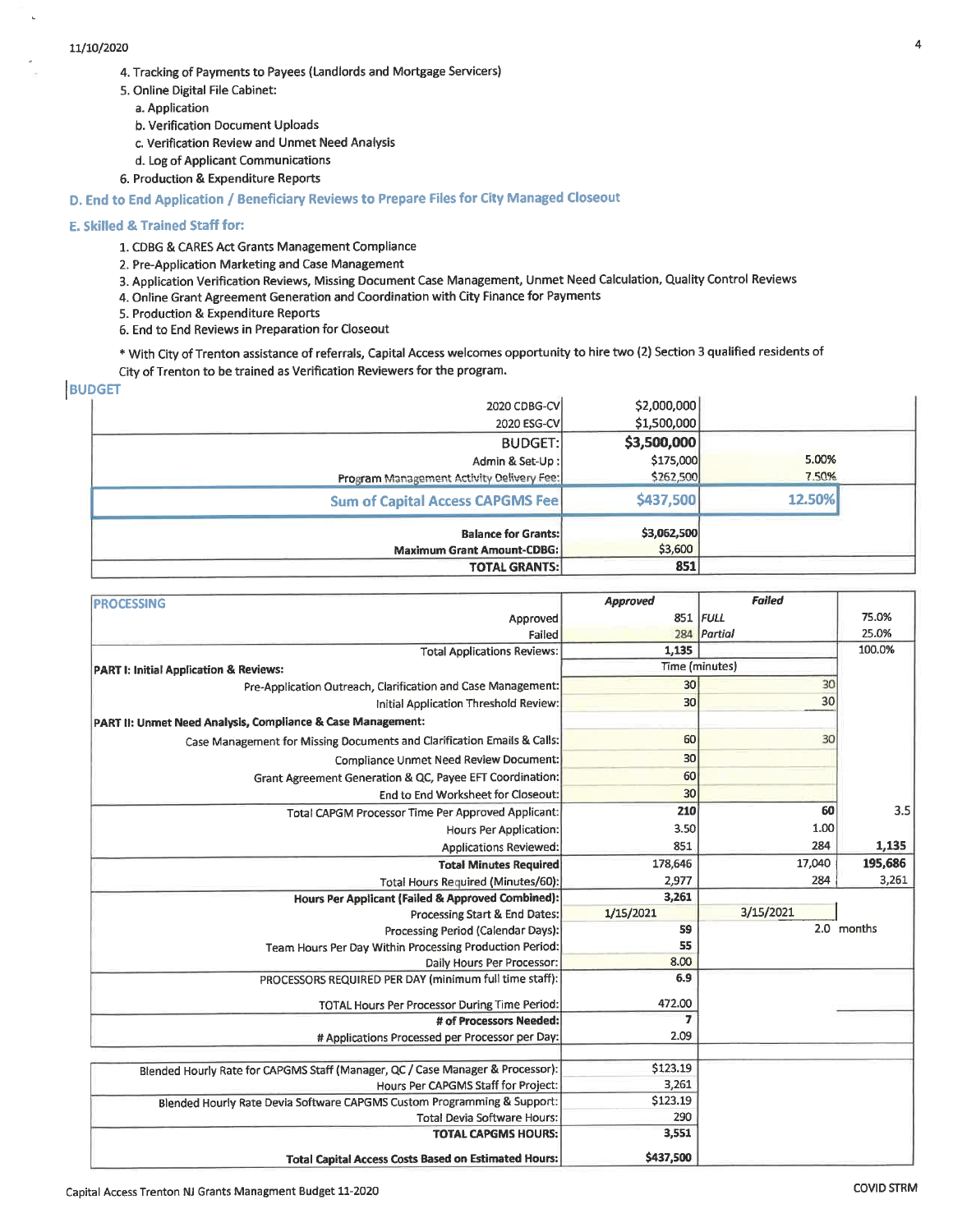

2019 CDBG and 2020 CDBG, HOME & ESG Administrative and Activity

### **Grants Management Support**



#### **Scope of Work**

APITAL ACCESS

#### The following reflects tasks Consultant will complete in coordination with Client over a 12-month HUD Grants Program

- A. Administration (Hourly)
	- 1. Triage Immediate Administrative Issues

a). Review Expenditure Ratio in IDIS and with HUD CPD Representative to identify what actions are needed to meet and/or exceed minimum threshold requirements for expenditures;

b). Guide Client through corrective actions needed with 2018 and 2019 projects as needed.

#### 2. Upload 2019 Projects to CAPGMS and Resolve Open Project Issues

#### In the first month of engagement, Consultant shall:

- a). Work on-site with Client to upload 2019 Program Year project files into CAPGMS;
- b). Conduct quality control reviews and identify project, compliance and/or financial issues and assist Staff to
- c). Provide Client with CAPGMS File Upload Protocols and Training Guide;
- d). Generate Project Expenditure Reports and Program Year Global Expenditure Report;
- e). Help Grantee resolve issues with IDIS and Client accounting system;
- f). Assist Client with steps necessary to help closeout 2019 projects in IDIS;
- g). Identify funds that may need to be re-programmed, if any, for new projects.

#### 3. New Program Year Administration Tasks

Consultant will assist Client as needed, to complete the following tasks within a HUD CDBG Program Year:

- a). Annual Action Plan with Budgets to allocate grant funds by priority project categories;
- b). Cultivation, Procurement, Analysis and Recommendations of Projects;
- c). Coordinate with Legal, Finance and related City departments to get projects Encumbered;
- d). Supervise projects, draw requests and coordinate with Finance for timely Expenditures of funds;
- e). Coordinate with Community Programs staff for accurate HUD IDIS Draws of grant funds;
- f). Assist with periodic Monitoring and ongoing Quality Control;
- g). Assist with Program Design and Policies and Procedures updates as needed;
- h). Assist with preparation and implementation of Action Plan Amendments as needed;
- i). Reporting to HUD, City Council and Public.

#### **B.** Activity Delivery for Projects

- 1. All new projects will be uploaded onto the CAPGMS Client Portal. Consultant will provide designated staff with
	- a). Project Proposal Analysis Review
	- b). Project Approval Request Form IDIS Set-Up Sheet
	- c). Project Landing Page & Digital File Cabinet
	- d). Project Work Plan & Tracker
	- e). Project Expenditures Report
	- f). Project Communications Log
- 2. Client staff will periodically upload documents to CAPGMS in Adobe Acrobat .pdf format. Consultant will conduct
	- Correct file naming
		- " Content and data in each file and
		- Any issues related to project, compliance and/or financial management
- 3. For new projects, Consultant will:
	- a). Conduct Project Reviews for compliance, financial feasibility and management capacity prior to IDIS interface.
	- b). Generate Project Approval Request which is a summary of proposed terms and conditions for the grant which
		- " Finance Department set up the project account
		- **ELegal generate funding agreements and**
		- \* Community Services set-up project in IDIS;
	- c). Set-Up Digital File Cabinet. Using a HUD monitoring checklist, set up the file in the CAPGMS web-based,
	- d). Develop Project Work Plan which focuses on achievement of compliance, production, expenditure and
	- e). Help Set-Up Projects in IDIS and coordinate with Client Finance and Legal operations;
	- f). Conduct Quality Control Reviews of documents and data uploaded into CAPGMS Digital File Cabinet.
	- g). Generate Reports that track progress on Work Plan Milestones and Expenditures based on:
		- **Budgets**
		- **Encumbrances**
		- Expended and
		- Drawn with IDIS Vouchers
	- h). Coordinate with Client via Bi-Weekly Web-Meetings. Consistent communication to review tasks to complete
	- to proceed to the next milestone. Facilitate assignments of follow-up.

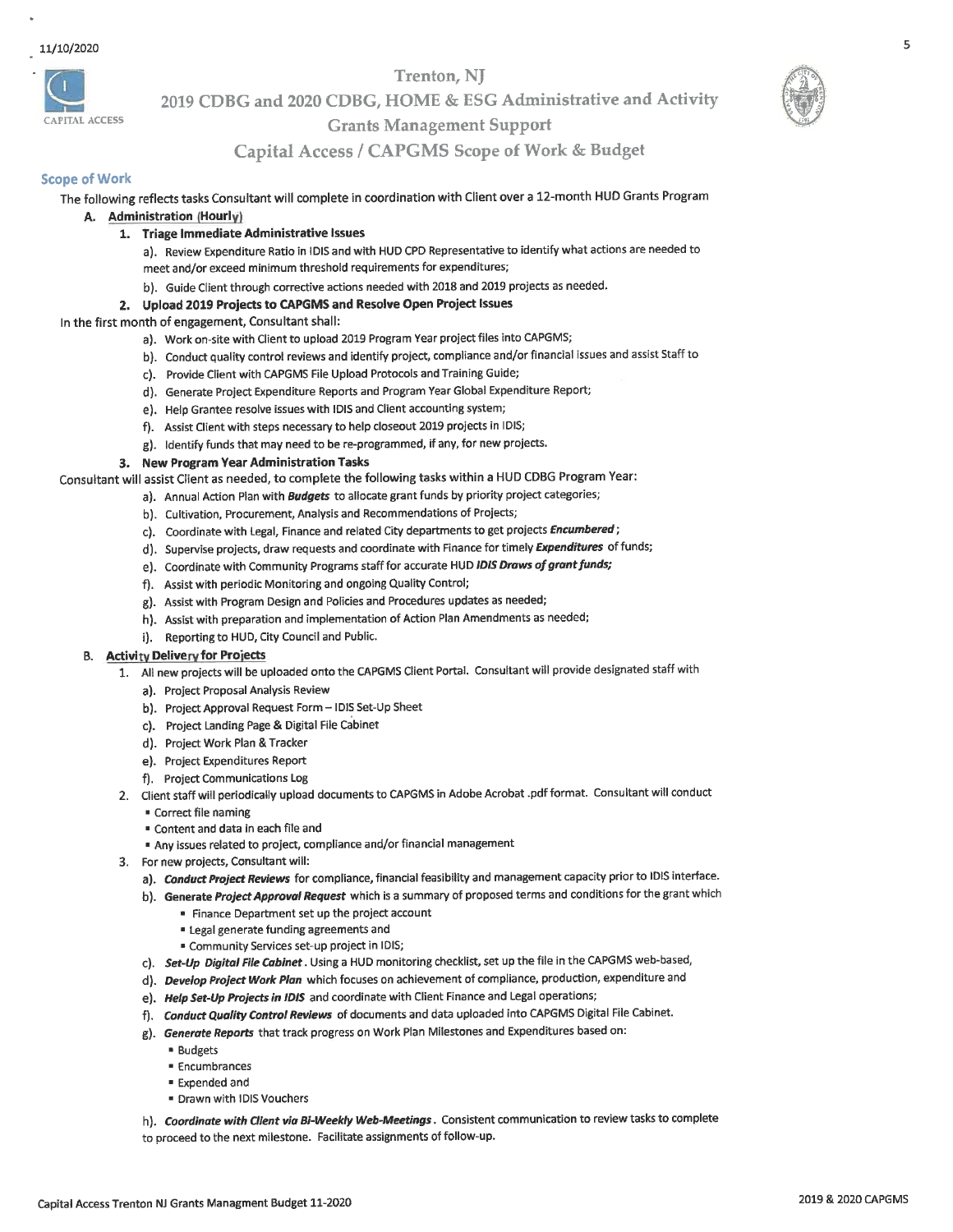#### 11/10/2020

#### **BUDGET**

|                                   |               |                               |                                                   |           | HUD Eligible Cost Billing<br>Distribution |                      |                        |                |            |                                            |                     |
|-----------------------------------|---------------|-------------------------------|---------------------------------------------------|-----------|-------------------------------------------|----------------------|------------------------|----------------|------------|--------------------------------------------|---------------------|
| <b>City of Trenton HUD Grants</b> |               | Amount of<br><b>HUD Grant</b> | Capital Access CAPGMS Not<br><b>To Exceed Fee</b> |           | Administration                            | Activity<br>Delivery | Blended<br>Hourly Rate | Total<br>Hours | Staff Days | Staff<br>Deployed<br>(Full & Part<br>Time) | Days to<br>Complete |
| 2019 and Older CDBG Funds         |               | \$5,000,000                   | 5.00%                                             | \$250,000 | 50%                                       | 50%                  | \$123.19               | 2029           | 254        | 5                                          | 51                  |
| FY 2020 HUD Grants                |               |                               |                                                   |           |                                           |                      |                        |                |            |                                            |                     |
| CDBG                              | \$2,960,000   |                               | 10.00%                                            | \$296,000 | 30%                                       | 70%                  | \$123.19               | 2403           | 300        | 3                                          | 100                 |
| <b>HOME</b>                       | \$819,060     |                               | 10.00%                                            | \$81,906  | 30%                                       | 70%                  | \$123.19               | 665            | 83         | $\overline{2}$                             | 42                  |
| ESG                               | \$241,269     |                               | 10.00%                                            | \$24,127  | 30%                                       | 70%                  | \$123.19               | 196            | 24         | 1                                          | 24                  |
|                                   |               | \$4,020,329                   |                                                   |           |                                           |                      |                        |                |            |                                            |                     |
|                                   | <b>TOTAL:</b> | \$9,020,329                   | 7.23%                                             | \$652,033 |                                           |                      |                        | 5,293          | 662        | 11                                         | 217                 |

# HUD Fligible Cost Billi

Capital Access will:

Submit timesheets to bill hours against the budgets listed above.

Submit monthly invoices for hours billed to Administration

Submit periodic invoices for hours billed against Project Activity Delivery milestones based on the following schedule:

1. For every new project added to the CAPGMS system, Capital Access shall charge a fee of 7.5% based on the amount of each project as specified in IDIS. For example, if the sum of projects in the CAPGMS system totals \$400,000, then the CAPGMS fee will be \$30,000 paid in

2. Consultant shall submit invoices based on the following unit-based pricing schedule:

|                                  | 2019 & Older<br><b>CDBG</b> | 2020 CDBG | 2020 HOME | 2020 ESG | Total             |  |
|----------------------------------|-----------------------------|-----------|-----------|----------|-------------------|--|
| Administration                   | \$125,000                   | \$88,800  | \$24,572  |          | \$7,238 \$245,610 |  |
| <b>Project Activity Delivery</b> | \$125,000                   | \$207,200 | \$57,334  | \$16,889 | \$406,423         |  |
|                                  | \$250,000                   | \$296,000 | \$81,906  | \$24,127 | \$652,033         |  |

| CAPGMS Activty Delivery Costs Fee - Unit-Based Priced Deliverables |                                                                                                                                                                                                                         |         | 2019 &<br>Older CDBG<br>Complete | 2020 CDBG | 2020<br><b>HOME</b> | 2020 ESG | <b>TOTAL</b> |
|--------------------------------------------------------------------|-------------------------------------------------------------------------------------------------------------------------------------------------------------------------------------------------------------------------|---------|----------------------------------|-----------|---------------------|----------|--------------|
|                                                                    | Project Proposal Analysis "PPA" - Initial Project Vetting<br>Project Approval Request "PAR"<br>Terms and Conditions for agreement & IDIS Set-Up<br>Work Plan - Tasks and Milestones based on Proposal and Activity Type | 15.00%  | \$18,750                         | \$31,080  | \$8,600             | \$2,533  | \$60,963     |
| $\overline{2}$                                                     | <b>Project Set-Up:</b><br>Digital File Cabinet, IDIS and Client accounting systems Set-Up                                                                                                                               | 15.00%  | \$18,750                         | \$31,080  | \$8,600             | \$2,533  | \$60,963     |
| 3                                                                  | Funding Agreement Drafted and Ready for Signature                                                                                                                                                                       | 20.00%  | \$25,000                         | \$41,440  | \$11,467            | \$3,378  | \$81,285     |
| 4                                                                  | Draw #1                                                                                                                                                                                                                 | 15.00%  | \$18,750                         | \$31,080  | \$8,600             | \$2,533  | \$60,963     |
| 5                                                                  | Draw #2                                                                                                                                                                                                                 | 15.00%  | \$18,750                         | \$31,080  | \$8,600             | \$2,533  | \$60,963     |
| 6                                                                  | Draw #3                                                                                                                                                                                                                 | 15.00%  | \$18,750                         | \$31,080  | \$8,600             | \$2,533  | \$60,963     |
| 7                                                                  | <b>Project Closeout</b>                                                                                                                                                                                                 | 5.00%   | \$6,250                          | \$10,360  | \$2,867             | \$844    | \$20,321     |
|                                                                    | <b>TOTAL:</b>                                                                                                                                                                                                           | 100.00% | \$125,000                        | \$207,200 | \$57,334            | \$16,889 | \$406,423    |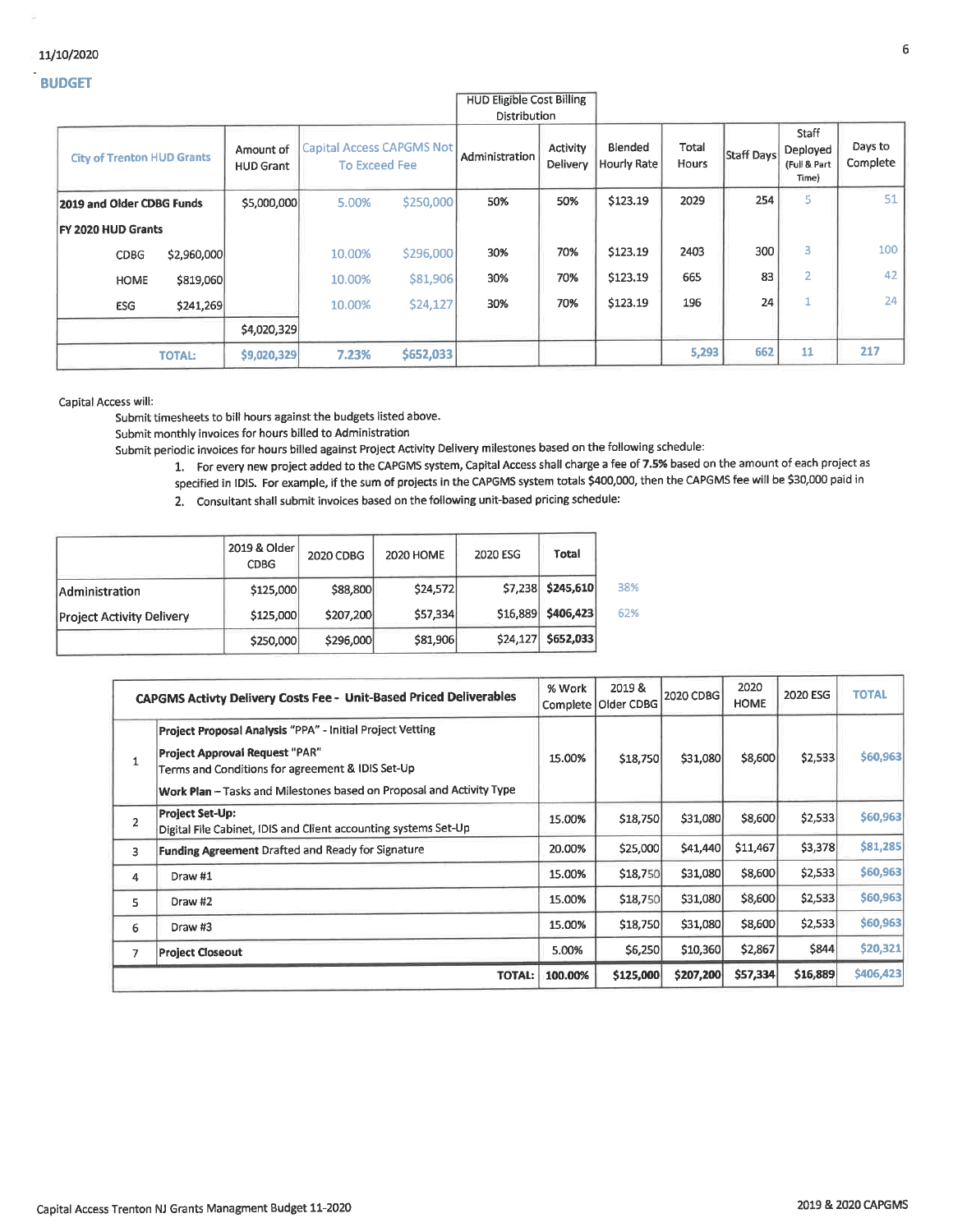

Vision . Strategy . Implementation

# **Financial Statements**

# 2015- Year to Date 2020

220 Locust Street, Suite 16-C, Philadelphia, PA 19106 215.551.2000 www.capitalaccessinc.com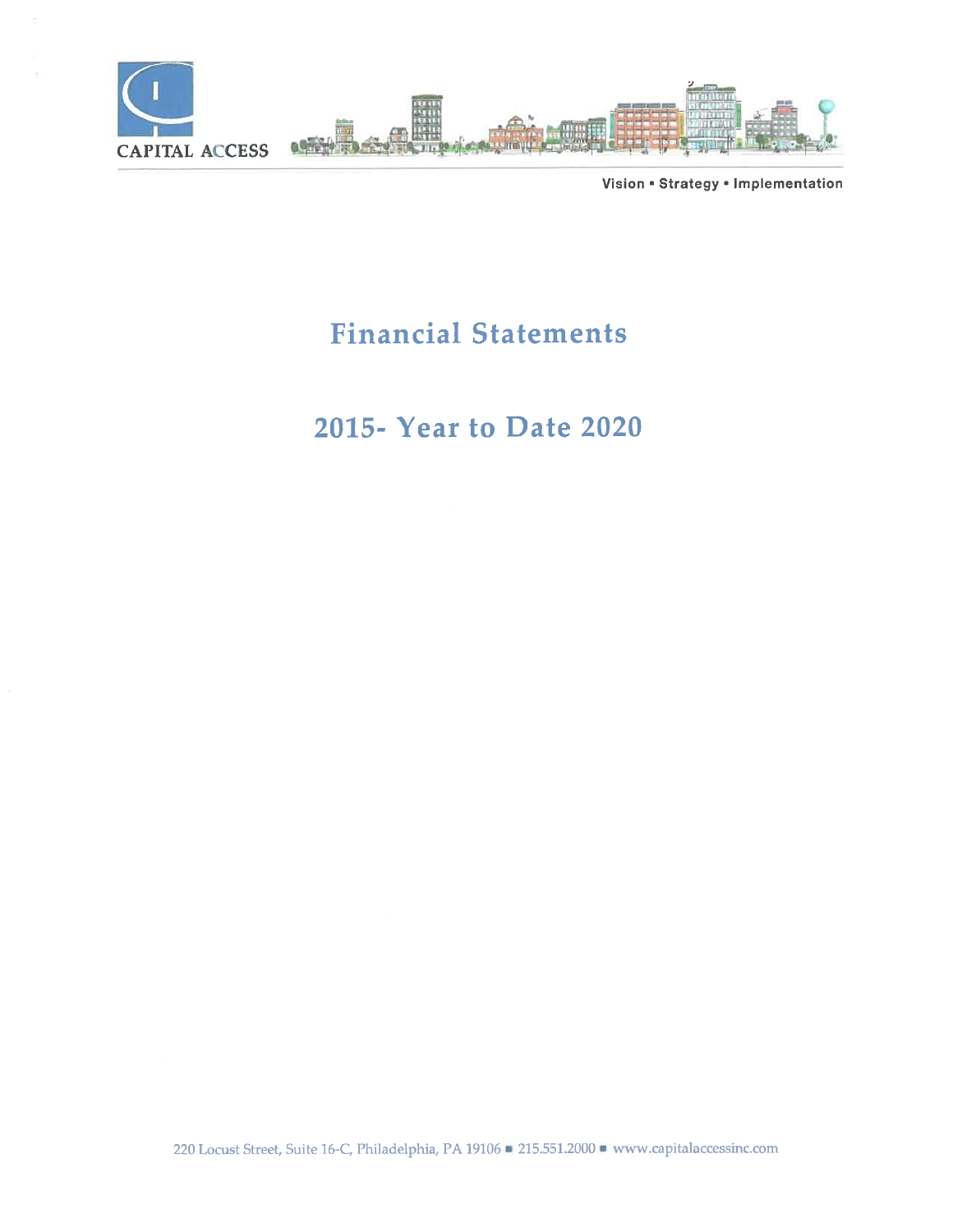$\bar{z}$ 

## CAPITAL ACCESS INC: BALANCE SHEET

|                                              |     | As of November 10, 2020 |     |                   |              |                   |                      |                   |      |                         |
|----------------------------------------------|-----|-------------------------|-----|-------------------|--------------|-------------------|----------------------|-------------------|------|-------------------------|
|                                              |     | <b>Jan - Dec 2015</b>   |     | Jan - Dec<br>2016 |              | Jan - Dec<br>2017 | Jan - Dec<br>2018    | Jan - Dec<br>2019 |      | Jan 1 - Nov<br>10, 2020 |
| <b>ASSETS</b>                                |     |                         |     |                   |              |                   |                      |                   |      |                         |
| <b>Current Assets</b>                        |     |                         |     |                   |              |                   |                      |                   |      |                         |
|                                              |     |                         |     |                   |              |                   |                      |                   |      |                         |
| <b>Bank Accounts</b>                         |     | 2,597.49                |     | 5,277.49          |              | 49,425.84         |                      | 35,789.87         |      |                         |
| 1000 PNC Bank Checking - 5968                |     |                         |     |                   |              |                   | 1,165.33             |                   |      | 155,806.92              |
| 1001 Wells Fargo FSA Checking 6414           |     | 22,732.38               |     | 12,921.82         |              | 31,944.72         | 60,377.02            | 11,471.23         |      | 31,143.39               |
| 1003 Wells Fargo Checking (closed) (deleted) |     | 18,397.05               |     | 9,474.85          |              | 21,842.75         | 0.00                 | 0.00              |      | 0.00                    |
| <b>Total Bank Accounts</b>                   | \$  | 43,726.92 \$            |     | 27,674.16         | \$           | $103,213.31$ \$   | 61,542.35            | \$<br>47,261.10   | s    | 186,950.31              |
| <b>Accounts Receivable</b>                   |     |                         |     |                   |              |                   |                      |                   |      |                         |
| <b>1200 Accounts Receivable</b>              |     | 2,005,310.74            |     | 794,184.63        |              | 242 933 26        | 481,420.93           | 376,929.73        |      | 147,868.30              |
| <b>Total Accounts Receivable</b>             | s   | 2,005,310.74            | \$  | 794,184.63        | \$           | 242,933.26        | \$481,420.93         | \$376,929.73      | s.   | 147,868.30              |
| <b>Other Current Assets</b>                  |     |                         |     |                   |              |                   |                      |                   |      |                         |
| Total 1310 Loans & exchange (deleted)        | \$  | Ξ                       |     | \$<br>Ξ           |              | \$<br>¥,          | \$                   | \$                | s    |                         |
| 1318 L&E - Renewable Homes                   |     |                         |     | 71,195.81         |              | 42,376.52         | 75,897.54            | 84,600.34         |      | 84,600.34               |
| <b>Total Other Current Assets</b>            | \$  | 6,435.30                | -\$ | 77,216.11         | \$           | 48,396.82         | \$<br>81,917.84      | \$<br>90,619.64   | \$   | 90,619,82               |
| <b>Total Current Assets</b>                  | \$  | 2,055,472.96            | \$  | 899,074.90        | s            | 394,543.39        | \$624,881.12         | \$514,810.47      | s    | 425,438.43              |
| <b>Fixed Assets</b>                          |     |                         |     |                   |              |                   |                      |                   |      |                         |
| <b>1400 Furniture and Fixtures</b>           |     | 17,146.00               |     | 17,146.00         |              | 17,146.00         | 17,146.00            | 17,224.24         |      | 17,224.24               |
| 1401 Office equipment                        |     | 49,904.12               |     | 28,988.96         |              | 28,988.96         | 32,069.02            | 34,217.14         |      | 35,497.14               |
| 1402 Vehicle                                 |     | 0.00                    |     | 0.00              |              | 0.00              | 0.00                 | 0.00              |      | 0.00                    |
| 1403 Software                                |     |                         |     | 0.00              |              | 0.00              | 0.00                 | 0.00              |      | 49,800.00               |
| 1405 Leasehold Improvements                  |     | 8,659.94                |     | 8,659.94          |              | 8,659.94          | 8,659.94             | 8,659.94          |      | 8,659.94                |
| <b>1410 Accumulated Amortization</b>         |     | 0.00                    |     | 0.00              |              | 0.00              | 0.00                 | 0.00              |      | 0.00                    |
| 1420 Accumulated Depreciation                |     | (75,710.00)             |     | (54,795.00)       |              | (54,795.00)       | (57, 875.00)         | (60,023,12)       |      | (60,023.12)             |
| <b>Total Fixed Assets</b>                    | \$  | 0.06 <sub>5</sub>       |     | $(0.10)$ \$       |              | $(0.10)$ \$       | (0.04)               | \$<br>78.20       | \$   | 51,158.20               |
| <b>Other Assets</b>                          |     |                         |     |                   |              |                   |                      |                   |      |                         |
| 1403 Website Development (deleted)           |     | 0.00                    |     | 0.00              |              | 0.00              | 0.00                 | 0.00              |      | 0.00                    |
| <b>1800 Security deposit</b>                 |     | 5,169.00                |     | 5,169.00          |              | 5,169.00          | 5,169.00             | 5,169.00          |      | 5,169.00                |
| <b>Total Other Assets</b>                    | \$  | 5,169.00                | \$  | 5,169.00          | \$           | 5,169.00          | \$<br>5,169.00       | \$<br>5,169.00    | \$   | 5,169.00                |
| <b>TOTAL ASSETS</b>                          | s   | 2,060,642.02            | s   | 904,243.80        | \$           | 399,712.29        | \$630,050.08         | \$520,057.67      | \$   | 481,765.63              |
| <b>LIABILITIES AND EQUITY</b>                |     |                         |     |                   |              |                   |                      |                   |      |                         |
| Liabilities                                  |     |                         |     |                   |              |                   |                      |                   |      |                         |
| <b>Current Liabilities</b>                   |     |                         |     |                   |              |                   |                      |                   |      |                         |
| <b>Accounts Pavable</b>                      |     |                         |     |                   |              |                   |                      |                   |      |                         |
| 2000 Accounts Payable                        |     | 542,820.82              |     | 83,668.03         |              | 9,102.42          | 57,236.81            | 19,597.26         |      | 13,501.70               |
| <b>Total Accounts Payable</b>                | \$  | 542,820.82 \$           |     | 83,668.03 \$      |              | $9,102.42$ \$     | 57,236.81            | \$<br>19,597.26   | - \$ | 13,501.70               |
| <b>Credit Cards</b>                          |     |                         |     |                   |              |                   |                      |                   |      |                         |
| 2011 American Express Credit Card            |     | 2,677.44                |     | 5.064.72          |              | 4,474.14          | 6,393.40             | 3.498.52          |      | 3,735.02                |
| 2012 AAdvantage Aviator Credit Card          |     | 13.00                   |     | 1.678.68          |              | 3.246.28          | 7.016.95             | 1.181.65          |      | 771.16                  |
| 2015 US Bank Credit Card                     |     | 2,038.96                |     | 418.88            |              | 2,249.34          | 929,24               | 3,592.84          |      | 2,702.77                |
| 2035 Staples Credit Card                     |     | 0.00                    |     | 0.00              |              | 0.00              | 0.00                 | 0.00              |      | 0.00                    |
| <b>Total Credit Cards</b>                    | \$  | 4,729.40                | \$  | $7,162.28$ \$     |              | 9,969.76          | \$<br>14,339.59 \$   | 8,273.01 \$       |      | 7,208.95                |
| <b>Other Current Liabilities</b>             |     |                         |     |                   |              |                   |                      |                   |      |                         |
| <b>Total 2100 Payroll Liabilities</b>        | \$  | 12,107.30               | \$  | 11,802.71         | -\$          | 10,440.22         | \$<br>11,403.12 \$   | 3,878.05          | - S  | 19,221.82               |
| 2980 Economic Injury Disaster Loan           |     |                         |     | 0.00              |              | 0.00              | 0.00                 | 0.00              |      | 6,000.00                |
| 2990 PPP Loan                                |     |                         |     | 0.00              |              | 0.00              | 0.00                 | 0.00              |      | 97,500.00               |
| <b>Total Other Current Liabilities</b>       | \$. | 12,107.30               | \$  | 8,777.11          | -\$          | 10,439.62         | \$<br>$11,402.52$ \$ | 4,060.06          | \$   | 122,814.30              |
| <b>Total Current Liabilities</b>             | \$  | 559,657,52              | \$  | 99,607.42         | $\mathbf{s}$ | 29,511.80         | \$<br>82,978.92      | \$<br>31,930.33   | \$   |                         |
| <b>Total Liabilities</b>                     | s   | 559,657.52              |     |                   |              |                   | 82,978.92            | 31,930.33         |      | 143,524.95              |
|                                              |     |                         | -\$ | 99,607.42 \$      |              | 29,511.80         | \$                   | \$                | \$   | 143,524.95              |
| Equity                                       |     |                         |     |                   |              |                   |                      |                   |      |                         |
| 3800 Additional Paid-in-Capital              |     |                         |     | 45,189.73         |              | 45,189.73         | 45,189.73            | 45,189.73         |      | 45,189.73               |
| <b>3900 Capital Stock</b>                    |     | 100.00                  |     | 100.00            |              | 100.00            | 100.00               | 100.00            |      | 100.00                  |
| 3910 AAA/Retained Earnings                   |     | 2,240,749.17            |     | 1,500,884.50      |              | 759,346.65        | 324,910.76           | 503,071.43        |      | 509,683.02              |
| 3920 Shareholder distributions               |     | (42,071.21)             |     | 0.00              |              | (50, 995.17)      | (56,976.26)          | (66, 845, 41)     |      | (108, 802, 77)          |
| Net Income                                   |     | (697, 793.46)           |     | (741, 537.85)     |              | (383, 440.72)     | 233,846.93           | 6,611.59          |      | (107, 929.30)           |
| <b>Total Equity</b>                          | \$  | 1,500,984.50            | \$  | 804,636.38        | \$           | 370,200.49        | \$547,071.16         | \$488,127.34      | \$   | 338,240.68              |
| TOTAL LIABILITIES AND EQUITY                 | \$  | 2,060,642.02            | s   | 904,243,80        | \$           | 399,712.29        | \$630,050.08         | \$520,057.67      | \$   | 481,765.63              |

Tuesday, Nov 10, 2020 03:03:06 AM GMT-8 - Accrual Basis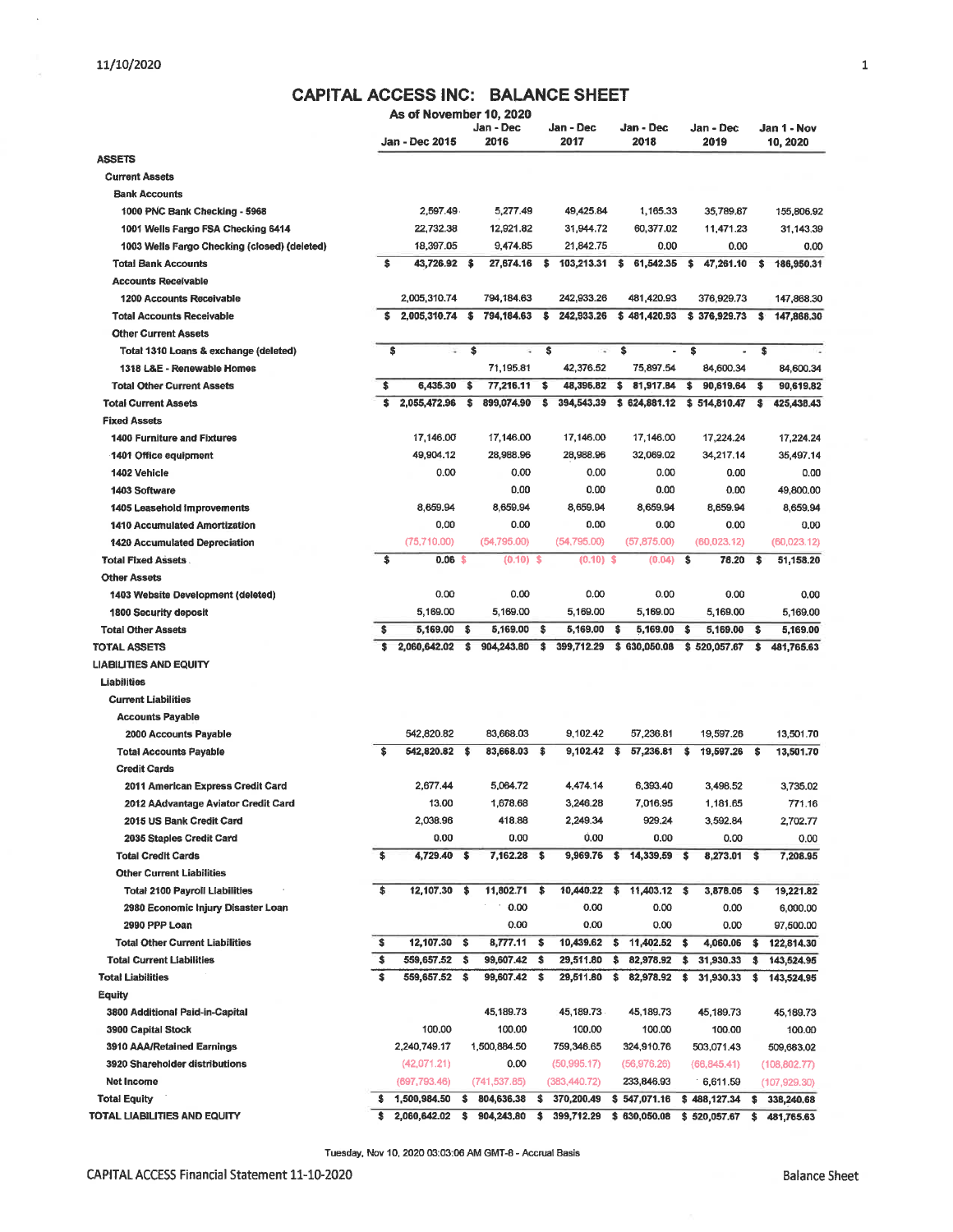Jan - Dec 2015 Jan - Dec 2016 Jan - Dec 2017 Jan - Dec 2018 Jan - Dec 2019 Jan 1 - Nov 10,

|                                                             |                            |                          |                      |                |      |               |                      |               |                  |               |      | Jan 1 - Nov 10,<br>2020 |      | Total        |
|-------------------------------------------------------------|----------------------------|--------------------------|----------------------|----------------|------|---------------|----------------------|---------------|------------------|---------------|------|-------------------------|------|--------------|
| <b>LOC Wells Fargo Bank (deleted)</b>                       |                            | 2,231.25                 |                      | 1.540.00       |      | 409.28        |                      |               |                  |               |      |                         |      | 4,180.53     |
| <b>Total 6075 Interest Expense</b>                          | \$                         | 2,231.25                 | \$                   | $1,540.00$ \$  |      | 409.28 \$     |                      | $33.27$ \$    |                  | 2,352.48 \$   |      | 526.59 \$               |      | 7,092.87     |
| Total 6060 Bank Charges & Interest Expense                  | \$                         | 4,070.95                 | $\ddot{\phantom{1}}$ | 3,065.48 \$    |      | 1,814.74 \$   |                      | 482.18 \$     |                  | 2,536.48 \$   |      | 582.59 \$               |      | 12,552.42    |
| 6067 Credit Card Interest (deleted)                         |                            |                          |                      |                |      |               |                      | 198.32        |                  | 764.80        |      |                         |      | 963.12       |
| 6080 Charitable Contributions                               |                            | 13,005.93                |                      | 5,175.71       |      | 1,084.58      |                      | 1,332.76      |                  | 3,005.41      |      | 2,673.40                |      | 26,277.79    |
| 6090 Computer & IT                                          |                            | 18,552.07                |                      | 19.614.10      |      | 891.42        |                      |               |                  | 11,818.86     |      | 2,417.77                |      | 53,294.22    |
| 6095 Computer Hardware                                      |                            |                          |                      |                |      |               |                      |               |                  |               |      | 319.58                  |      | 319.58       |
| 6095 Computer Maintanance                                   |                            |                          |                      |                |      |               |                      |               |                  |               |      | 16,729.86               |      | 16,729.86    |
| <b>6105 Software Subscriptions</b>                          |                            |                          |                      |                |      | 20.00         |                      | 287.50        |                  | 2,526.89      |      | 5,221.84                |      | 8,056.23     |
| Internet Provider (deleted)                                 |                            |                          |                      |                |      | 1,729.45      |                      | 1,689.30      |                  | 1,293.42      |      |                         |      | 4,712.17     |
| <b>Technology Support (deleted)</b>                         |                            |                          |                      |                |      | 6,781.14      |                      | 8,860.15      |                  | 2,141.26      |      |                         |      | 17,782.55    |
| Total 6090 Computer & IT                                    | \$                         | 18,552.07 \$             |                      | 19,614.10 \$   |      | $9,422.01$ \$ |                      | 10,836.95 \$  |                  | 17,780.43 \$  |      | 24,689.05 \$            |      | 100,894,61   |
| 6130 Internet Service Provider                              |                            | 600.00                   |                      | 600.00         |      | 600.00        |                      | 600.00        |                  | 600.00        |      |                         |      | 3,000.00     |
| 6150 Depreciation & Amortization Expense                    |                            | 9,399.06                 |                      | 1,761.00       |      |               |                      | 3,080.00      |                  | 2,148.12      |      |                         |      | 16,388.18    |
| 6160 Education & Training                                   |                            | 1,211.92                 |                      |                |      | 1,874.15      |                      |               |                  | 100.00        |      |                         |      | 3,186.07     |
| 6170 Furniture & Equipment                                  |                            |                          |                      |                |      |               |                      |               |                  |               |      |                         |      | 0.00         |
| 6175 Equipment Rental                                       |                            |                          |                      |                |      |               |                      |               |                  |               |      | 3,424.07                |      | 3,424.07     |
| 6180 Small Equipment & Furniture                            |                            |                          |                      |                |      |               |                      |               |                  |               |      | 227,05                  |      | 227.05       |
| Total 6170 Furniture & Equipment                            | \$                         | ٠                        | \$                   | ۰              | -\$  | ٠             | $\ddot{\phantom{1}}$ | ٠             | \$               |               | - \$ | $3,651.12$ \$           |      | 3,651.12     |
| <b>6190 Client Gifts</b>                                    |                            | 90.00                    |                      | 555.87         |      | 1,502.17      |                      | 467.19        |                  | 524.87        |      |                         |      | 3,140.10     |
|                                                             |                            |                          |                      |                |      |               |                      |               |                  |               |      |                         |      | 0,00         |
| 6220 Office space and related costs                         |                            | 2,329.61                 |                      | 2,072.55       |      | 1,354.46      |                      | 3,548.23      |                  | 776.92        |      |                         |      |              |
| 6225 Margate office                                         |                            |                          |                      |                |      |               |                      |               |                  |               |      |                         |      | 10,081.77    |
| Total 6220 Office space and related costs<br>6230 Insurance | \$                         | 2,329.61 \$              |                      | 2,072.55 \$    |      | 1,354.46 \$   |                      | $3,548.23$ \$ |                  | 776.92        | -\$  |                         | - \$ | 10,081.77    |
|                                                             |                            | 7.00                     |                      | 138.20         |      | 241.20        |                      | 135.88        |                  | 311.86        |      | 741.00                  |      | 1,575.14     |
| 6127 Errors and Omissions (deleted)                         |                            | 8,707.00                 |                      | 5,795.00       |      | 5,795.00      |                      | 4,550.00      |                  | 4,550.00      |      |                         |      | 29,397.00    |
| 6128 Cyber Insurance (deleted)                              |                            |                          |                      |                |      |               |                      | 1.784.20      |                  | 1,460.78      |      |                         |      | 3,244.98     |
| <b>6240 Business Insurance</b>                              |                            | 5,959.20                 |                      | 1,048.72       |      | 3,162.19      |                      | 1,264.74      |                  | 2,544.29      |      | 153.17                  |      | 14, 132.31   |
| 6247 Officer's Life Insurance                               |                            | 11,596.05                |                      | 10,885.18      |      | 0.00          |                      |               |                  |               |      | 1,339.43                |      | 23,820.66    |
| 6250 Workmans Comp Insurance                                |                            | (3,382.00)               |                      | 1,199.77       |      | 5,134.75      |                      | (2,437.79)    |                  | 3,487.23      |      | 1,873.08                |      | 5,875.04     |
| <b>Officer's Disability Ins (deleted)</b>                   |                            | 4,634.47                 |                      | 4,953.24       |      | 0.00          |                      |               |                  |               |      |                         |      | 9,587.71     |
| Total 6230 Insurance                                        | \$                         | 27,521.72 \$             |                      | 24,020.11 \$   |      | 14,333.14     | -S                   | 5,297.03 \$   |                  | 12,354.16 \$  |      | 4,106.68 \$             |      | 87,632.84    |
| 6258 Repairs & Maintenance                                  |                            | 3,574.90                 |                      | 5.75           |      | 73.66         |                      | 26.48         |                  | 1,064.77      |      | 412.91                  |      | 5,158.47     |
| <b>6260 Licenses and Permits</b>                            |                            | 127.50                   |                      |                |      | 304.00        |                      |               |                  |               |      |                         |      | 431.50       |
| 6270 Memberships & Subscriptions                            |                            | 270.00                   |                      | 750.00         |      | 1,410.00      |                      | 776.00        |                  | 701.00        |      |                         |      | 3,907.00     |
| 6275 Memberships                                            |                            | $-440.00$                |                      |                |      |               |                      |               |                  |               |      | 688.00                  |      | 1,128.00     |
| 6280 Subscriptions                                          |                            | 1,091.50                 |                      | 2,224.44       |      | 1,527.37      |                      | 1,802,67      |                  | 1,697.20      |      | 1,962.84                |      | 10,306.02    |
| Total 6270 Memberships & Subscriptions                      | \$                         | $1,801.50$ \$            |                      | $2,974.44$ \$  |      | 2,937.37 \$   |                      | 2,678.67 \$   |                  | 2,398.20 \$   |      | 2,650.84 \$             |      | 15,341.02    |
| 6290 Other Miscellaneous Expenses                           |                            |                          |                      |                |      |               |                      |               |                  |               |      | 1,500.83                |      | 1,500.83     |
| <b>6300 Moving Expenses</b>                                 |                            |                          |                      |                |      |               |                      |               |                  |               |      | 1,500.00                |      | 1,500.00     |
| 6310 Office Expenses                                        |                            |                          |                      |                |      | 453.66        |                      |               |                  |               |      | 373.87                  |      | 827.53       |
| 6320 Printing/Copying                                       |                            | 7,283.23                 |                      | 6,769.27       |      | 4,979.58      |                      | 4,802.00      |                  | 4,968.98      |      | 232.70                  |      | 29,035.76    |
| 6325 Supplies                                               |                            | 9,508.89                 |                      | 5,914.46       |      | 7,209.29      |                      | 4,329.25      |                  | 4,561.08      |      | 5,458.93                |      | 36,981.90    |
| Total 6310 Office Expenses                                  | s                          | 16,792.12 \$             |                      | 12,683.73      | - \$ | 12,642.53     | -5                   | $9,131.25$ \$ |                  | $9,530.06$ \$ |      | 6,065.50 \$             |      | 66,845.19    |
| 6330 Postage and Delivery                                   |                            | 1,793.50                 |                      | 1,001.96       |      | 600.47        |                      | 413.86        |                  | 870,41        |      | 953.07                  |      | 5,633.27     |
| <b>6340 Professional Fees</b>                               |                            |                          |                      |                |      |               |                      |               |                  | 150.00        |      |                         |      | 150.00       |
| <b>6345 Accounting Expense</b>                              |                            | 300.00                   |                      |                |      |               |                      |               |                  |               |      | 10,829.20               |      | 11,129.20    |
| Audit (deleted)                                             |                            | 16,818.30                |                      | 8,450.00       |      | 4,000.00      |                      |               |                  |               |      |                         |      | 29,268.30    |
| <b>Tax Preparation (deleted)</b>                            |                            | 13,416.50                |                      | 15,292.60      |      | 9,516.65      |                      | 9,300.00      |                  | 10,168.00     |      |                         |      | 57,693.75    |
| <b>Total 6345 Accounting Expense</b>                        | \$                         | 30,534.80 \$             |                      | 23,742.60 \$   |      | 13,516.65 \$  |                      | 9,300.00 \$   |                  | 10,168.00 \$  |      | 10,829.20 \$            |      | 98,091.25    |
| 6365 Legal Fees                                             |                            | 2,272.50                 |                      | 3,574.29       |      |               |                      |               |                  |               |      |                         |      | 5,846.79     |
| <b>Payroll Services (deleted)</b>                           |                            |                          |                      |                |      | 1.51          |                      | 0.00          |                  |               |      |                         |      | 1.51         |
| <b>Total 6340 Professional Fees</b>                         | $\ddot{\phantom{1}}$       | 32,807.30 \$             |                      | 27,316.89 \$   |      | 13,518.16 \$  |                      | 9,300.00 \$   |                  | 10,318.00 \$  |      | 10,829.20 \$            |      | 104,089.55   |
| 6360 Rent & Utilities                                       |                            | 36,401.53                |                      | 37,590.12      |      | 36,086.03     |                      | 35,500.99     |                  | 32,959.92     |      | 17,623.80               |      | 196,162.39   |
| 6400 Salary & Benefits                                      |                            |                          |                      |                |      |               |                      |               |                  |               |      |                         |      | 0.00         |
| 6405 Salary                                                 |                            |                          |                      |                |      |               |                      |               |                  |               |      |                         |      | 0.00         |
| 6410 Wages                                                  |                            |                          |                      |                |      |               |                      |               |                  |               |      | 613,923.41              |      | 613,923.41   |
| 6415 Payroll Taxes                                          |                            | 0.00                     |                      |                |      |               |                      | 7.00          |                  |               |      | 42,113.22               |      |              |
|                                                             |                            | $\overline{\phantom{a}}$ | \$                   |                |      | - \$          |                      |               |                  |               |      |                         |      | 42,120.22    |
| <b>Total 6415 Payroll Taxes</b>                             | \$<br>$\overline{\bullet}$ |                          |                      | ۰              | \$   |               |                      | 36,304.69 \$  |                  | 37,943.51 \$  |      | 42,113.22 \$            |      | 116,361.42   |
| Total 6405 Salary                                           |                            | $\blacksquare$           | \$                   | $\blacksquare$ | \$   | $-5$          |                      | 36,304.69 \$  |                  | 37,943.51 \$  |      | 656,036.63 \$           |      | 730,284.83   |
| 6430 Benefits                                               |                            |                          |                      |                |      |               |                      |               |                  |               |      |                         |      | 0.00         |
| 6435 Group Benefits Expenses                                |                            |                          |                      |                |      |               |                      |               |                  |               |      | 44,904.36               |      | 44,904.36    |
| 6440 Retirement/IRA Expense                                 |                            |                          |                      |                |      |               |                      |               |                  |               |      | 15,914.05               |      | 15,914.05    |
| <b>Benefits Expenses</b>                                    |                            |                          |                      |                |      |               |                      |               |                  |               |      | 0.00                    |      | 0.00         |
| <b>Total 6430 Benefits</b>                                  | \$                         | ٠                        | \$                   | ۰.             | \$   | ٠             | $\bullet$            | ٠             | $\ddot{\bullet}$ | - \$          |      | 60,818.41 \$            |      | 60,818.41    |
| 6445 Payroll Expenses                                       |                            |                          |                      |                |      | 109,00        |                      | 662,902.75    |                  | 601,106.31    |      | 1,490.86                |      | 1,265,608.92 |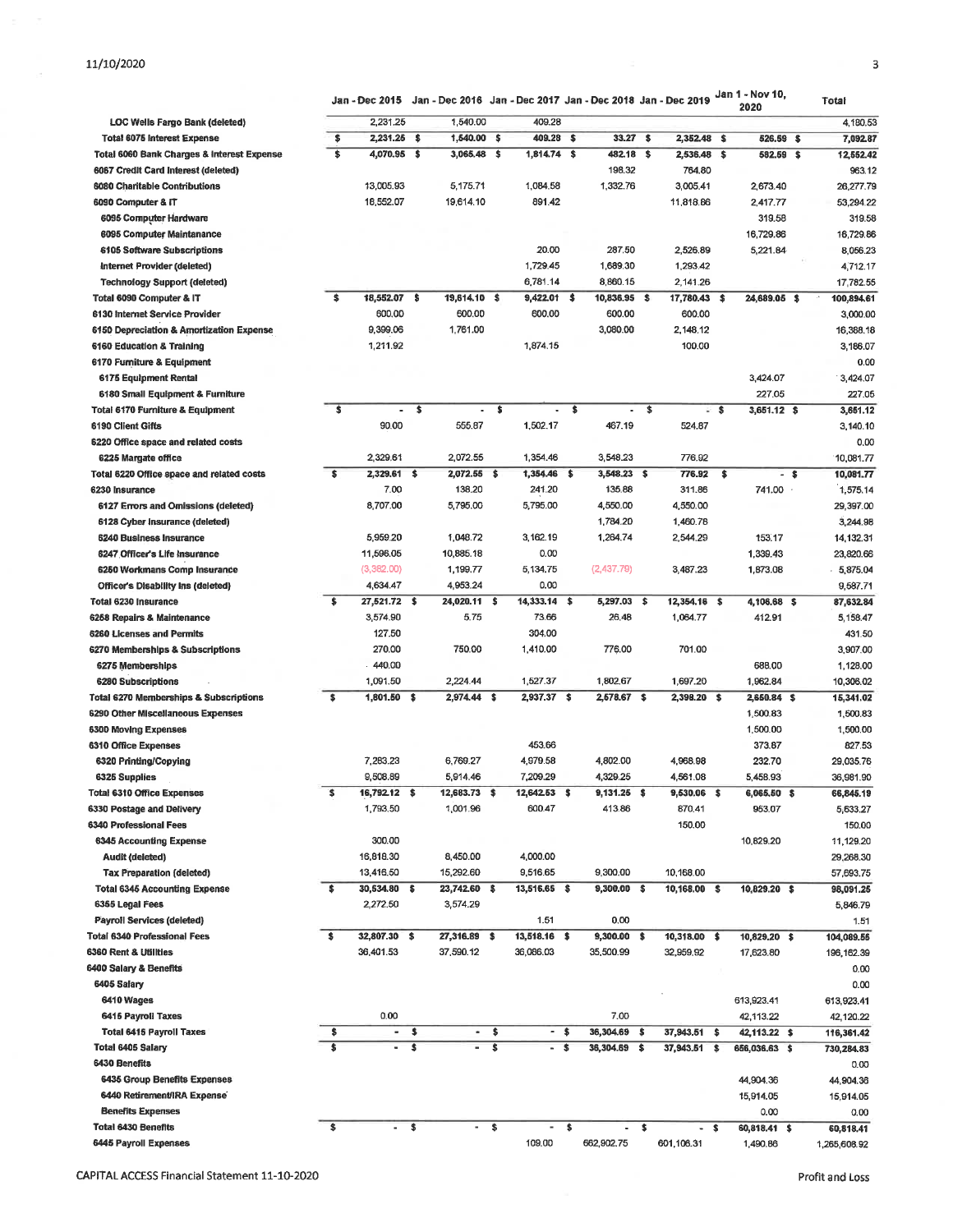$\overline{\phantom{a}}$ 

## **CAPITAL ACCESS INC: Income by Customer Summary**

January 1, 2015 - November 10, 2020

|                                                                               | Income             |
|-------------------------------------------------------------------------------|--------------------|
| APTIM (CB&I)<br>NYC Buyout & Acquisition Programs                             | 1,601,241.73       |
| Total APTIM (CB&I)                                                            | \$<br>1,601,241.73 |
| Carrera Mgmt Group LLC dba H2Bravo (deleted)                                  |                    |
| PREPS for Texas GLO (deleted)                                                 | 854,048.66         |
| Total Carrera Mgmt Group LLC dba H2Bravo (deleted)                            | \$<br>854,048.66   |
| Center for Architecture (deleted)                                             |                    |
| Healthy Row House Project (deleted)                                           | 22,554.46          |
| Total Center for Architecture (deleted)                                       | \$<br>22,554.46    |
| Center for NY City Neighborhoods (deleted)                                    |                    |
| Quality Control Compliance Review (deleted)                                   | 26,337.00          |
| Total Center for NY City Neighborhoods (deleted)                              | \$<br>26,337.00    |
| City of Biddeford                                                             |                    |
| <b>Job Retention Grant</b>                                                    | 6,759.78           |
| Total City of Biddeford                                                       | \$<br>6,759.78     |
| City of Bridgeport, CT (deleted)                                              |                    |
| HUD Compliance Consulting PY43 (deleted)                                      | 3,418.03           |
| HUD Compliance Consulting PY44 (deleted)                                      | 39,685.20          |
| Total City of Bridgeport, CT (deleted)                                        | \$<br>43,103.23    |
| City of Chicago (deleted)                                                     |                    |
| #2 HOME & NSP Housing Portfolio Inspectio (deleted)                           | 204,350.00         |
| #3 HOME & NSP Housing Portfolio Inspectio (deleted)                           | 119,621.00         |
| HOME & NSP Housing Portfolio Inspections (deleted)                            | 134,837.74         |
| Total City of Chicago (deleted)                                               | \$<br>458,808.74   |
| City of Columbia, SC (deleted)                                                |                    |
| Multi-Family Affordable Housing DR TA (deleted)                               | 3,500.00           |
| Total City of Columbia, SC (deleted)                                          | \$<br>3,500.00     |
| City of Gainesville (deleted)                                                 |                    |
| PO S032737 (deleted)                                                          | 4,500.00           |
| Total City of Gainesville (deleted)                                           | \$<br>4,500.00     |
| City of Gainesville, FL                                                       |                    |
| GNV Cares Grants Management                                                   | 190,836.00         |
| Total City of Gainesville, FL                                                 | \$<br>190,836.00   |
| City of Jersey City Div of Community Dev                                      |                    |
| Section 108 Loan                                                              | 12,633.46<br>\$    |
| Total City of Jersey City Div of Community Dev<br>City of Newark NJ (deleted) | 12,633.46          |
| NSP Newark NJ (deleted)                                                       | 25,067.00          |
| Total City of Newark NJ (deleted)                                             | \$<br>25,067.00    |
| City of St. Louis                                                             |                    |
| Healthy Home Repair                                                           | 191,040.69         |
| Total City of St. Louis                                                       | \$<br>191,040.69   |
| City of Tampa (deleted)                                                       |                    |
| NSP Closeout (deleted)                                                        | 14,800.00          |
| Total City of Tampa (deleted)                                                 | \$<br>14,800.00    |
| Clarifi (deleted)                                                             |                    |
| Healthy Row House (deleted)                                                   | 3,984.23           |
| Total Clarifi (deleted)                                                       | \$<br>3,984.23     |
| Community Ventures (deleted)                                                  |                    |
| New Market Tax Credit Impact Study (deleted)                                  | 25,000.00          |
| Total Community Ventures (deleted)                                            | \$<br>25,000.00    |
| Florida Community Loan Fund (deleted)                                         |                    |
| 2015 On Call (deleted)                                                        | 13,289.25          |
| Total Florida Community Loan Fund (deleted)                                   | \$<br>13,289.25    |
| Florida Housing Finance Corporation (deleted)                                 |                    |
| PLP 027-2015 (deleted)                                                        | 117,675.00         |
| Total Fiorida Housing Finance Corporation (deleted)                           | \$<br>117,675.00   |
| Habitat for Humanity of Florida (deleted)                                     |                    |
| Mortgage Settlement Funds Program (deleted)                                   | 200.00             |
| Total Habitat for Humanity of Florida (deleted)                               | \$<br>200.00       |
| Hillsborough County Center                                                    |                    |
| FL CARES                                                                      |                    |
| Total Hillsborough County Center                                              | \$                 |